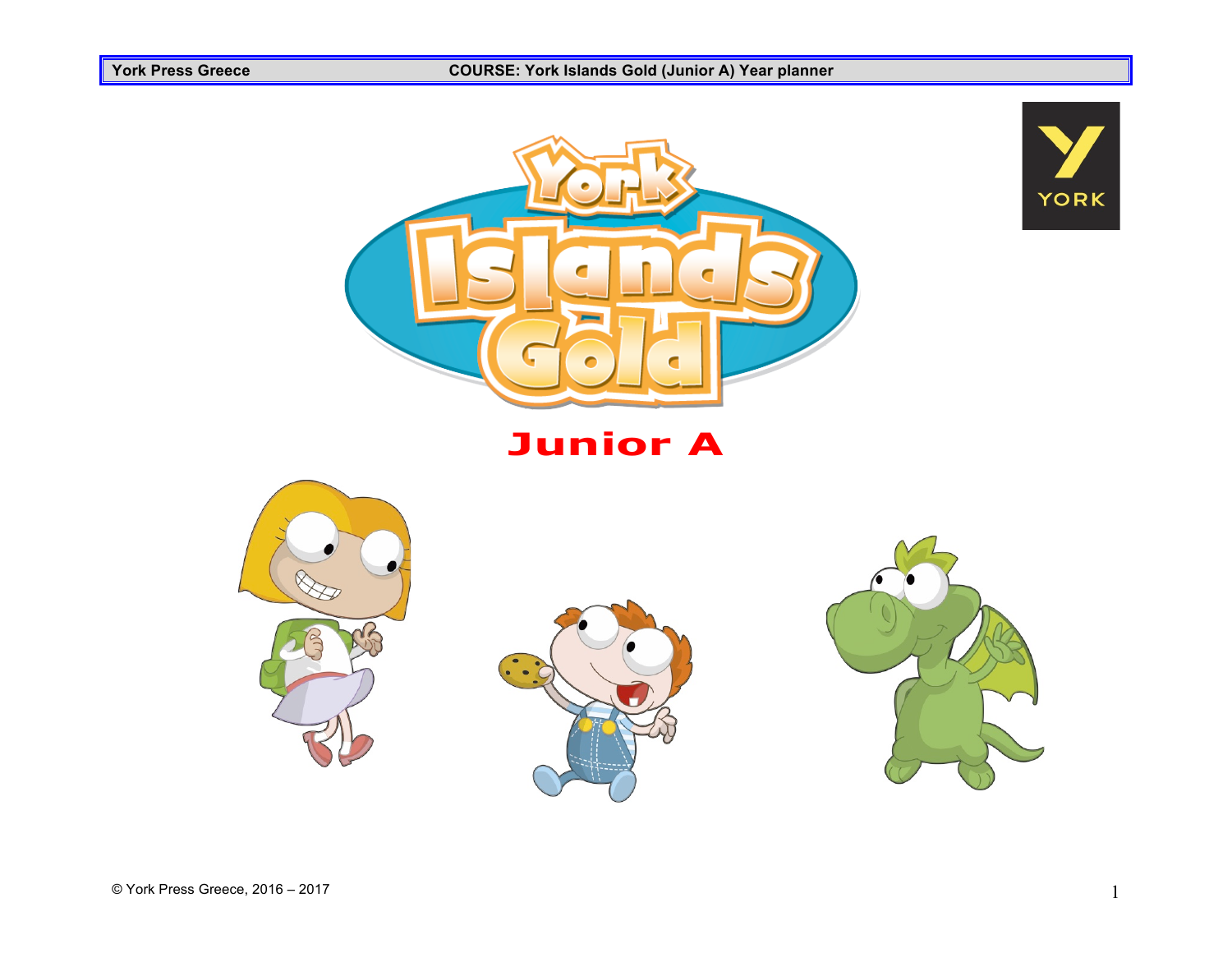#### **Components**

- **York Islands Gold Junior A Pupils' Book**
- **York Islands Gold Junior A Activity Book**
- **York Islands Gold Junior A Pupil's eBook**
- **York Islands Gold Junior A Grammar and Companion**

#### **Also:**

- **Teacher's Book**
- **Audio CDs**
- **Interactive Whiteboard Software (IWB)**
- **Teacher's Resource Pack: Photocopiables, Flashcards, Phonics cards, Posters**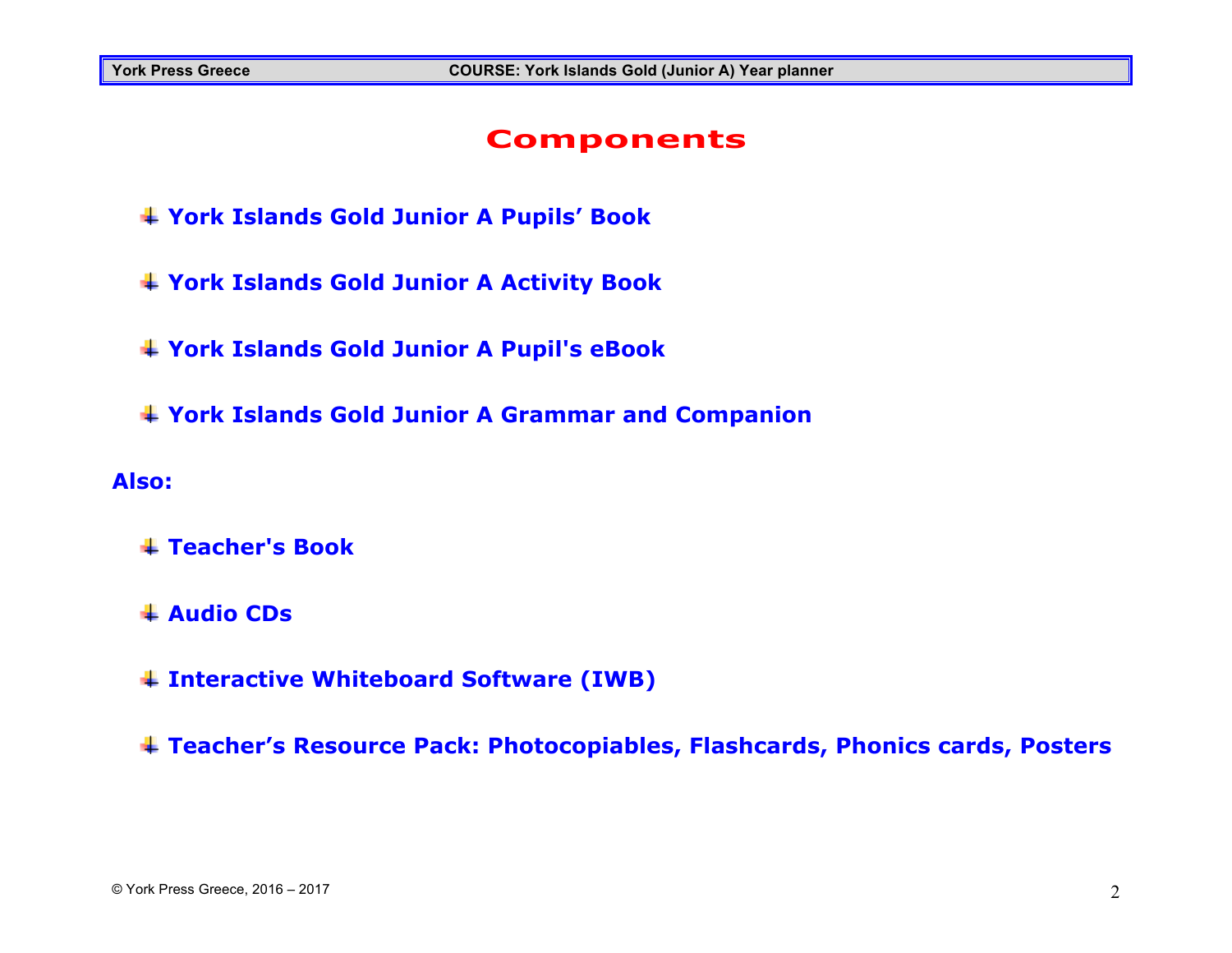# **Teaching Notes**

#### **Introduction**

- *York Islands Gold* is a course which has been tailored for Greek children learning English as a foreign language. The level, content and pace make it suitable for use in Junior A. *York Islands Gold* offers best practice methodology in the classroom whilst also providing teachers and pupils an innovative digital environment. It takes into account the current movement towards using an increased amount of technology in the classroom and also at home, as more and more families have home computers and want safe, effective, educational material for their children.
- *York Islands Gold* motivates children by introducing them to a group of characters on an island. Pupils follow the characters on a Quest throughout their book whilst listening to stories, singing songs, communicating and playing games along the way. Most importantly, pupils will enjoy themselves and make their own discoveries in English. In *York Islands Gold* learning is an adventure!
- On *Family Island*, two of the Voom family children, Rita and Zak, and their friends Millie and Oscar, discover a dragon's egg with a note. It hatches and they take it home. Pupils follow the children on a Quest to help find all the items the baby dragon, Waldo, needs until they find his mother.

#### Teaching Methodology

- *York Islands Gold* methodology builds on the traditional '3Ps' (Presentation, Practice, Production) approach. This is a tried and tested approach favoured by many teachers. The lesson sequence is clear and easy to follow and works in a structured way. The *York Islands Gold* '5Ps' approach also adds Personalisation and Pronunciation to this approach.
- **Literacy** In *York Islands Gold*, there is a strong focus on reading and writing. Pupils are given experience of a wide variety of text types, developing essential reading and writing skills and strategies. Carefully staged lessons enable pupils to build their confidence and ability to both read and write their own texts.
- **Phonics** The phonics activities in *York Islands Gold* offer an introduction to key consonant and vowel sounds. Sounds are presented individually and then blended together, using current methods for teaching literacy.
- Other special features include **CLIL** (Content and Language Integrated Learning), fun songs and chants and international cultural references throughout the book.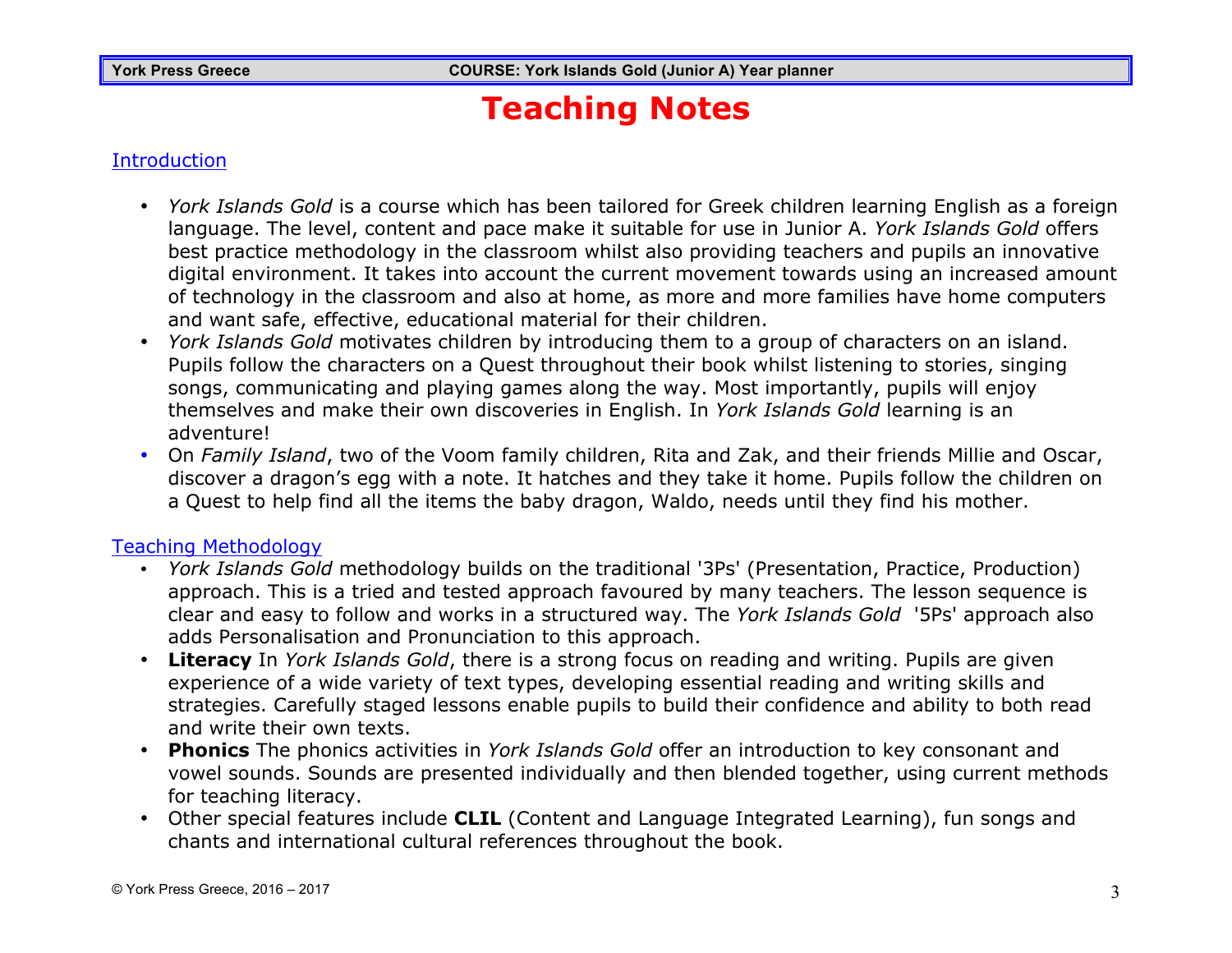# **Organization of this syllabus**

#### Pupils' Book:

The Pupil's Book introduces new language in lively and engaging contexts. Each unit ensures that pupils develop all four key skills (listening, speaking, reading and writing) and are able to practise new language in a broad range of contexts. A high level of cross-curricular and cultural content ensures that language learning can be integrated into the Junior A curriculum. The book contains songs, chants, stories, games, listening and reading texts and communicative activities and is organised as follows:

- Three lessons presenting **The alphabet** with plenty of practice to learn and consolidate each letter.
- A **Welcome unit** of seven lessons. This introduces pupils to the characters, island and Quest for this level, as well as some key introductory language.
- **Eight units**, each divided into **six distinct lessons**. The *Family Island* stories involving the course characters appear in every unit.
- **A Goodbye unit** of two lessons. This rounds up the Quest and *Family Island* story and offers plenty of activities to consolidate the language from the course.
- **Two festival lessons** at the back of the book for use at Christmas and Easter.
- **Cut-out activities** for use in every unit.
- **A Grammar reference** for pupils' reference.

#### Activity Book:

The Activity Book provides reinforcement and consolidation of the language presented in the Pupil's Book. It contains controlled and more open practice plus personalisation and further reading texts. The structure follows that of the Pupil's book. At the back of the Activity book there is a **Picture Dictionary** to help pupils review and remember the target language. There are also pages of **stickers** to be used with the Picture Dictionary.

#### Pupil's eBook:

The Pupil's eBook provides additional material for pupils to use either in the classroom or at home. It contains stimulating interactive activities designed to recycle and revise the language and vocabulary taught on the course. There are also enjoyable games and digital versions of the Picture Dictionary, flashcards and course posters.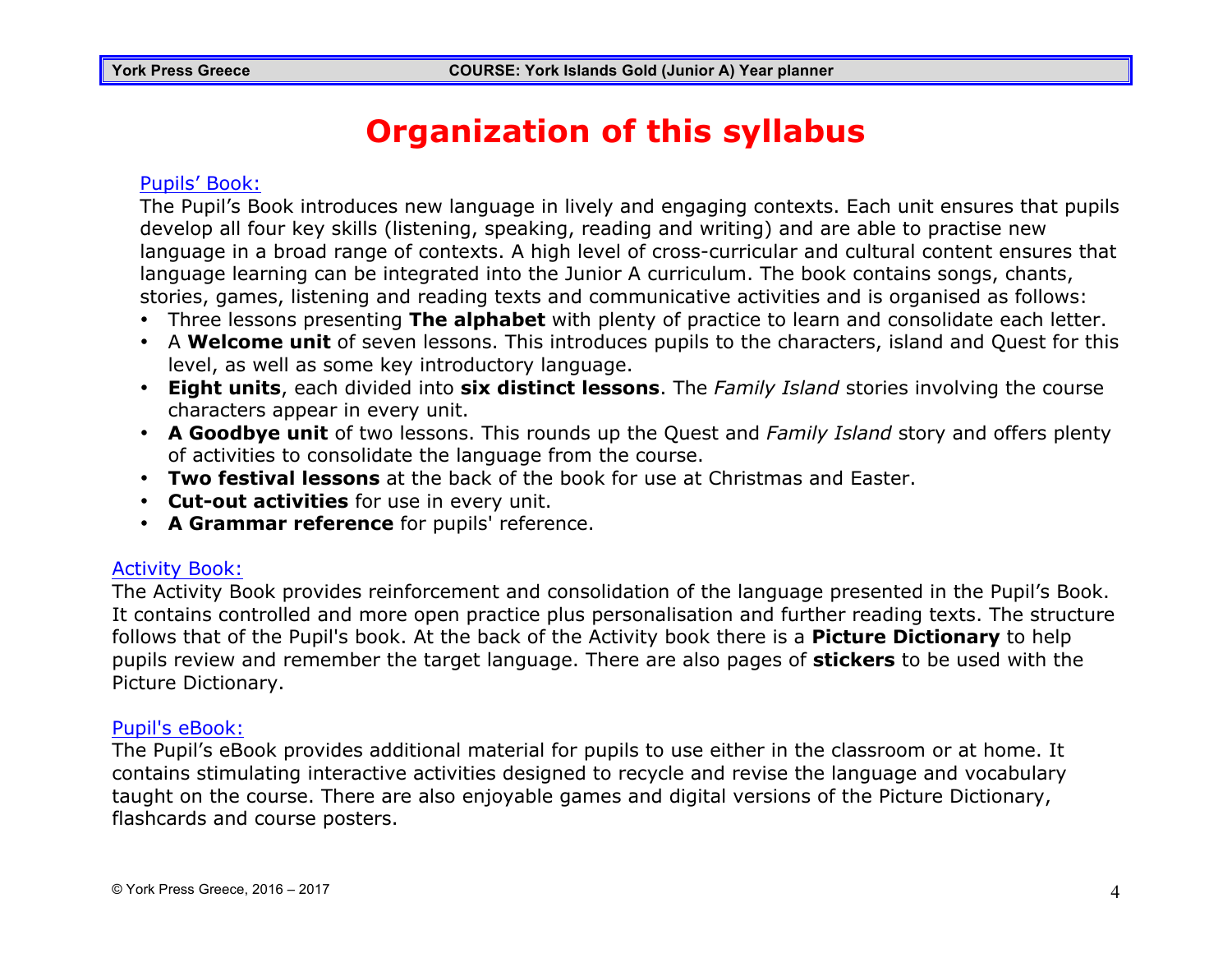#### Grammar and Companion:

The Grammar and Companion can be a valuable reference for both pupils and parents. It offers extra practice for both vocabulary and grammar alongside English-Greek wordlists and grammar explanations in Greek.

Teacher's Book: The Teacher's Guide has been specifically written so as to provide step-by-step, useful lesson plans for all the course material. It includes: an introduction highlighting the main features of the course, a summary map for each unit, clear lesson objectives, a Test section and Answer Keys for all activities and tests. In addition, the Teacher's Book has a games bank providing guidance for all the games suggested in the lesson notes and a useful Classroom Language summary at the back of the book.

#### Interactive Whiteboard Software (IWB):

*York Islands Gold* Interactive Whiteboard software is designed for use on any Interactive Whiteboard (IWB). It eases classroom management and enriches the learning experience with interactive versions of all activities in the Pupil's Book, Activity Book and Grammar and Companion. A host of extra practice tasks, including games, quizzes and videos, will engage and stimulate your pupils. Stories are brought to life by animation, and you and your pupils will enjoy singing along to the karaoke versions of the songs in each unit. For easy reference during a lesson, digital versions of the flashcards and Picture Dictionary can be accessed at any point.

#### **Suggestions**

- Before beginning the course, it is recommended that you read the introductory section of the Teacher's Guide. It gives you a clear overview of the course, as well as providing more detail about some of the standard classroom procedures, which will prove useful in teaching *York Islands Gold* Junior A to your class of young learners.
- It is advisable **before** each lesson to read the corresponding pages in the Teacher's Guide and collect all the appropriate material needed for the lesson.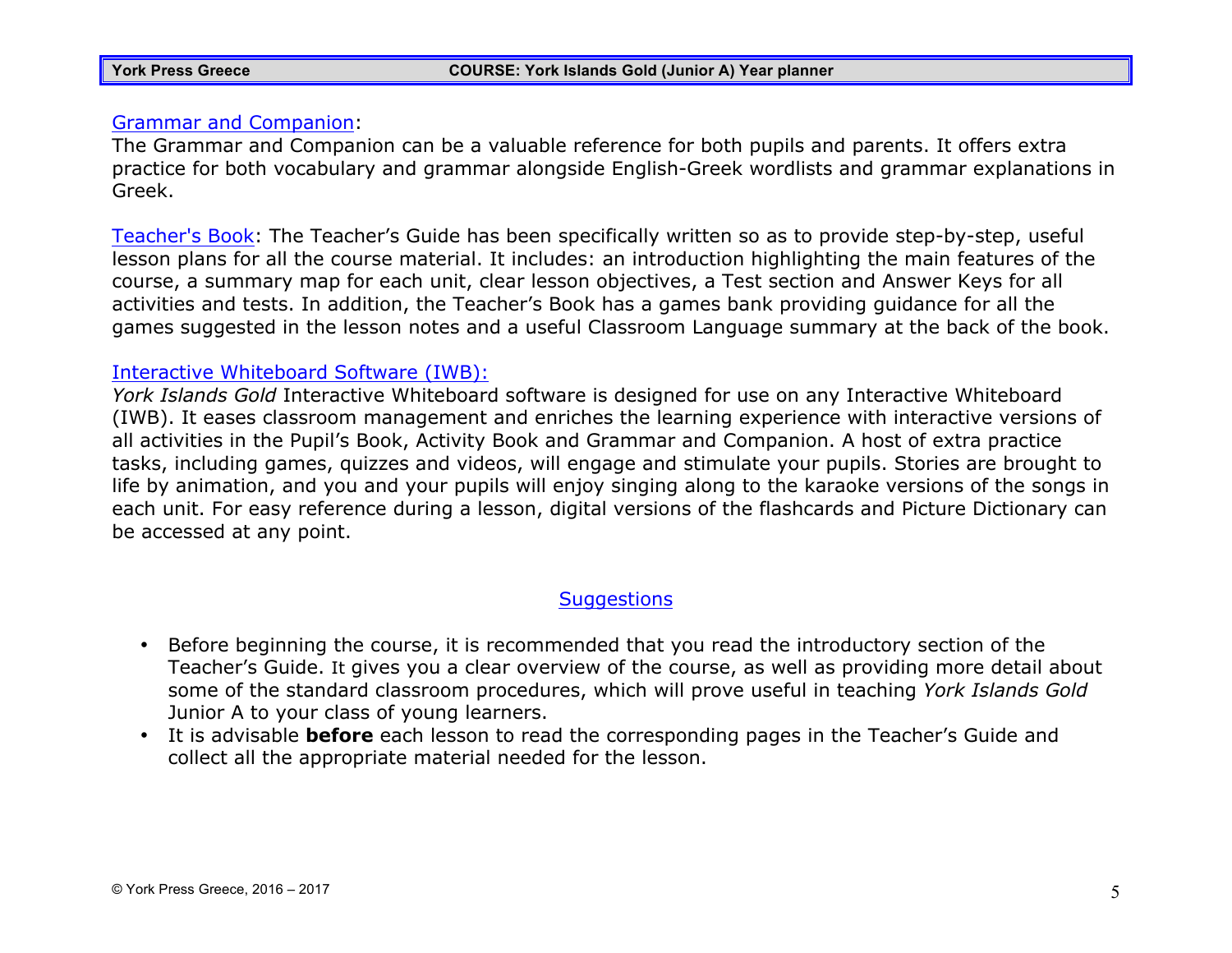| <b>Pupil's Book</b>                                             | IJ<br><b>Activity Book</b>                                      | <b>Grammar and</b><br><b>Companion</b>             | Tests/<br>Photocopiable<br><b>Material</b> | <b>Optional material</b>         |
|-----------------------------------------------------------------|-----------------------------------------------------------------|----------------------------------------------------|--------------------------------------------|----------------------------------|
| The alphabet<br><b>Lesson 1</b><br>Pages 4-5<br>Introduce Aa-Gg | The alphabet<br><b>Lesson 1</b><br>Pages 2-3<br>Introduce Aa-Gg | The alphabet<br><b>Lesson 1</b><br>Wordlist Page 4 | Photocopiable A1                           | IWB; eBook<br>Flashcards (Aa-Gg) |
| The alphabet<br><b>Lesson 2</b><br>Pages 6-7<br>Introduce Hh-Pp | The alphabet<br><b>Lesson 2</b><br>Pages 4-5<br>Introduce Hh-Pp | The alphabet<br><b>Lesson 2</b><br>Wordlist Page 4 | Photocopiable A2                           | IWB; eBook<br>Flashcards (Hh-Pp) |

#### **Notes**

- Remember to allow plenty of time for learning the alphabet it is time well spent!
- Before pupils get to write the Alphabet letters in the actual booklet they should be encouraged to write them in the air and on the board.
- Use the **Alphabet poster** and **Flashcards** (Aa-Zz) to help you teach the letters (See TB p.21)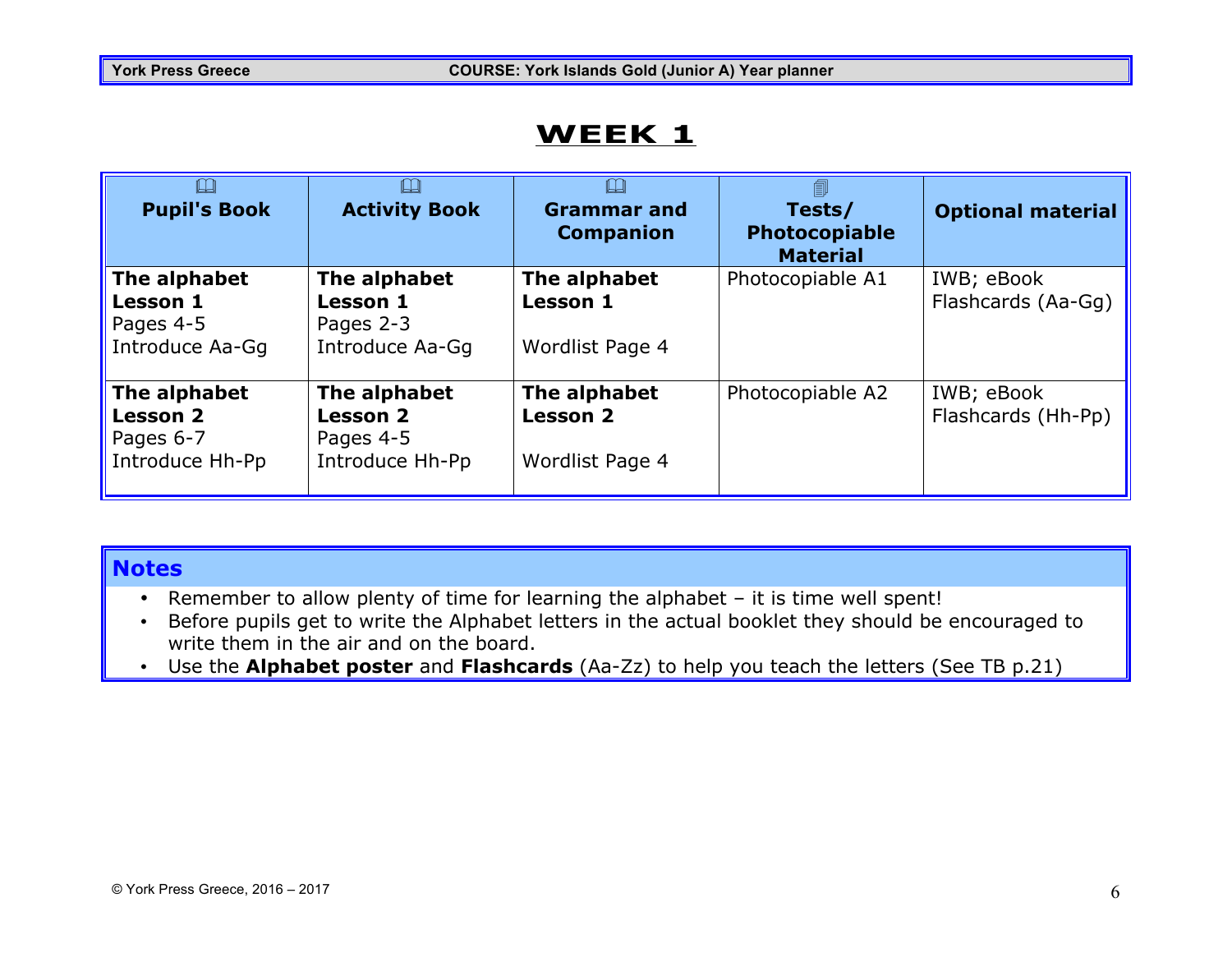| $\Box$<br><b>Pupil's Book</b>                                                                                      | LЦ<br><b>Activity Book</b>                                      | LЦ<br><b>Grammar and</b><br><b>Companion</b>                                    | 圎<br>Tests/<br>Photocopiable<br><b>Material</b> | <b>Optional material</b>                        |
|--------------------------------------------------------------------------------------------------------------------|-----------------------------------------------------------------|---------------------------------------------------------------------------------|-------------------------------------------------|-------------------------------------------------|
| The alphabet<br><b>Lesson 3</b><br>Pages 8-9<br>Introduce Qq-Zz                                                    | The alphabet<br><b>Lesson 3</b><br>Introduce Qq-Zz<br>Pages 6-7 | The alphabet<br><b>Lesson 3</b><br>Wordlist Page 4<br>The alphabet<br>Pages 6-7 | Photocopiable A3                                | IWB; eBook<br>Flashcards (Qq-Zz)                |
| Welcome<br><b>Lesson 1</b><br>Pages 10-11<br>Introduce main<br>characters,<br>What's your name,<br>Hello  / I'm  , | Welcome<br><b>Lesson 1</b><br>Pages 8-9                         | Welcome<br><b>Lesson 1</b><br>Wordlist Page 4                                   | Photocopiable W1                                | IWB; eBook<br><b>Flashcards</b><br>(characters) |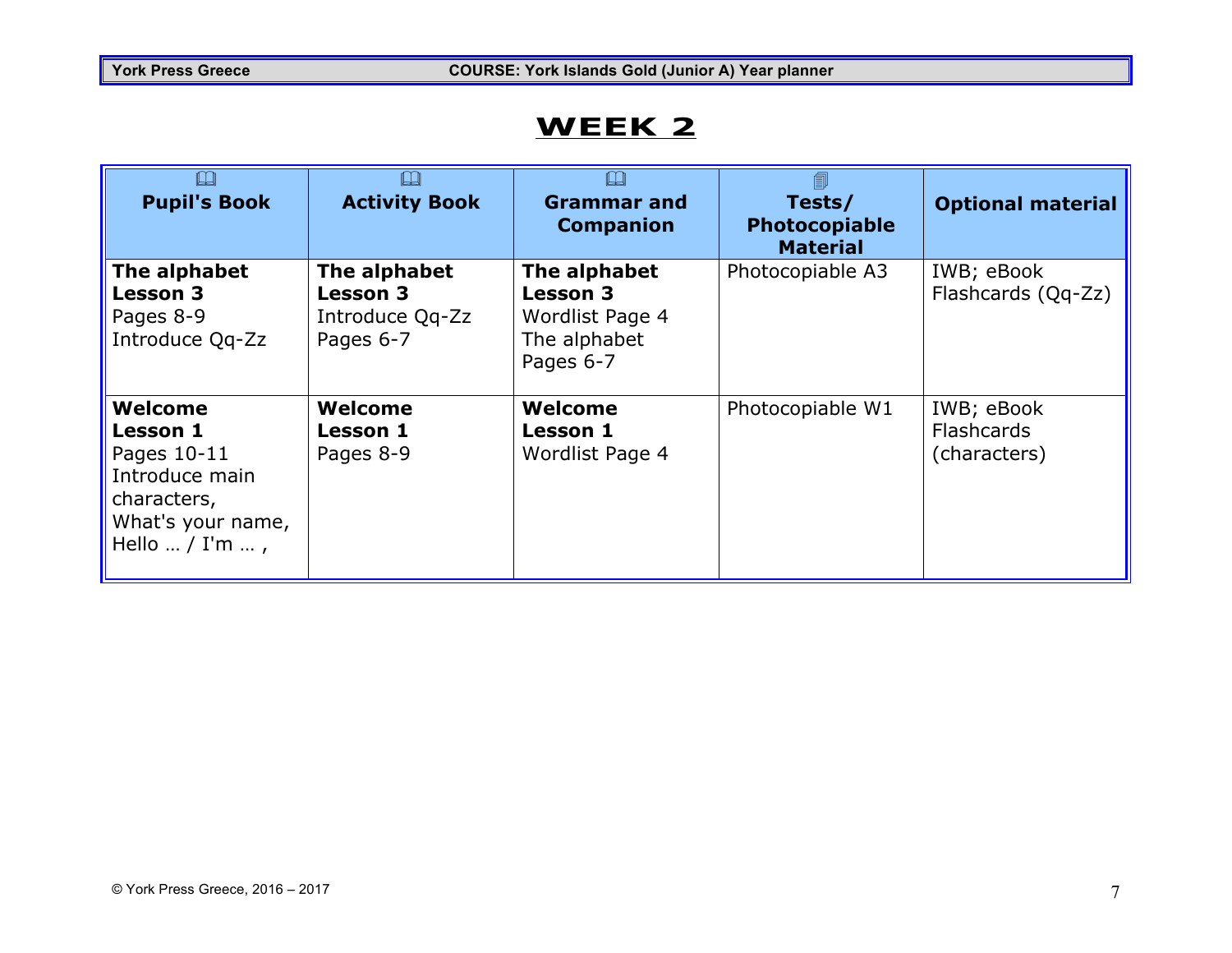| $\Box$<br><b>Pupil's Book</b>                                                  | $\Box$<br><b>Activity Book</b>            | ╚┙<br><b>Grammar and</b><br><b>Companion</b>                       | 匐<br>Tests/<br><b>Photocopiable</b><br><b>Material</b> | <b>Optional material</b>                            |
|--------------------------------------------------------------------------------|-------------------------------------------|--------------------------------------------------------------------|--------------------------------------------------------|-----------------------------------------------------|
| Welcome<br><b>Lesson 2</b><br>Pages 12-13<br><b>Introduce Quest</b><br>story   | Welcome<br><b>Lesson 2</b><br>Pages 10-11 | Welcome<br><b>Lesson 2</b><br>Wordlist Page 5                      | Photocopiable W2                                       | IWB; eBook<br><b>Flashcards</b><br>(characters)     |
| Welcome<br><b>Lesson 3</b><br>Pages 14-15<br>Numbers 1-10,<br>How old are you? | Welcome<br><b>Lesson 3</b><br>Pages 12-13 | Welcome<br><b>Lesson 3</b><br>Wordlist Page 5<br>Vocabulary Page 8 | Photocopiable W3                                       | IWB; eBook<br><b>Flashcards</b><br>$(numbers 1-10)$ |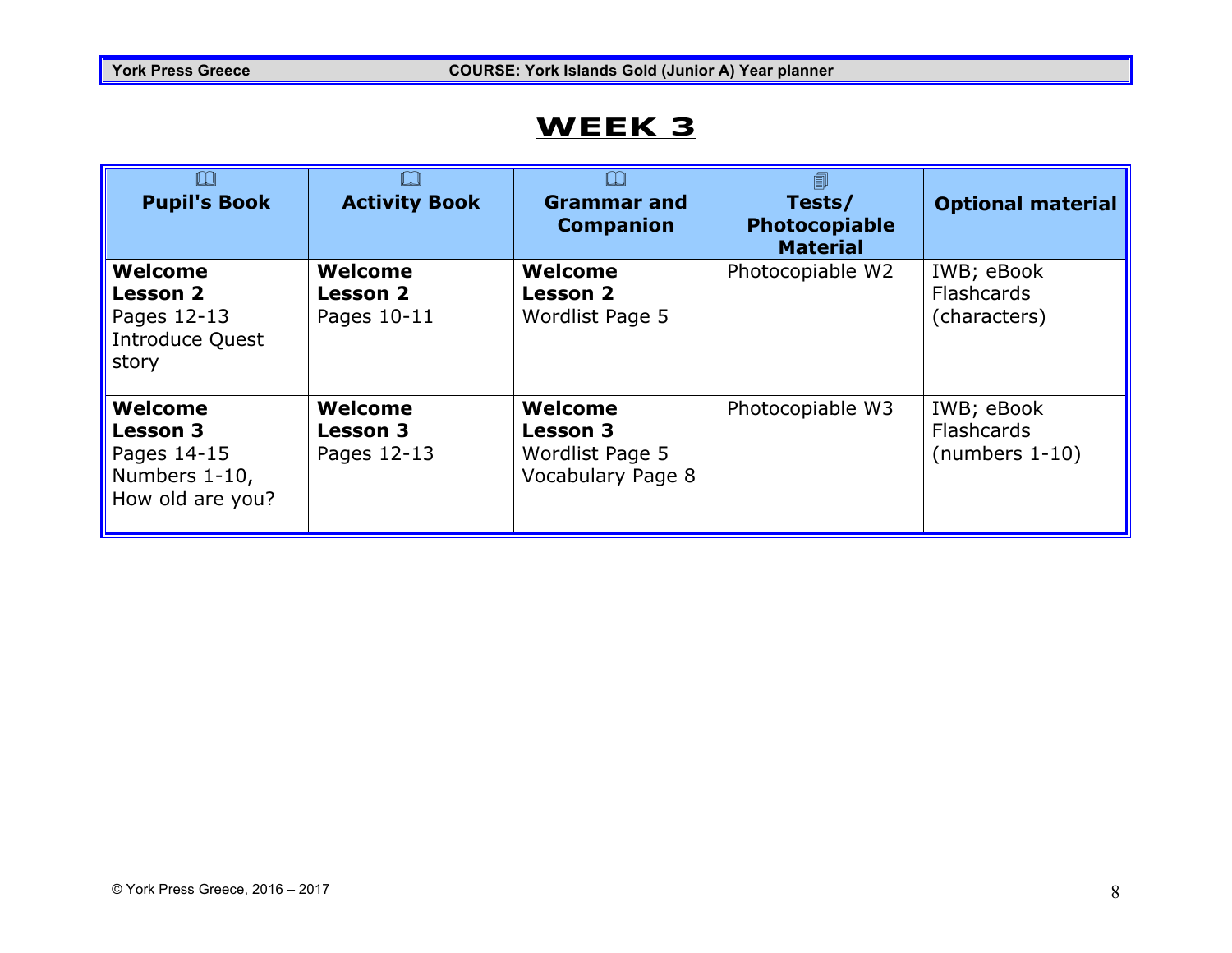| <b>Pupil's Book</b>                                                                                             | IJ<br><b>Activity Book</b>                | <b>Grammar and</b><br><b>Companion</b>                                    | 匐<br>Tests/<br>Photocopiable<br><b>Material</b> | <b>Optional material</b>                             |
|-----------------------------------------------------------------------------------------------------------------|-------------------------------------------|---------------------------------------------------------------------------|-------------------------------------------------|------------------------------------------------------|
| Welcome<br>Lesson 4<br>Pages 16-17<br>Colours,<br>What's your<br>favourite colour?<br>My favourite colour<br>is | Welcome<br>Lesson 4<br>Pages 14-15        | Welcome<br>Lesson 4<br>Wordlist Page 5<br>Vocabulary<br>Pages 9-10        | Photocopiable W4                                | IWB; eBook<br><b>Flashcards</b><br>(colours)         |
| Welcome<br><b>Lesson 5</b><br>Pages 18-19<br>Numbers 11-20                                                      | Welcome<br><b>Lesson 5</b><br>Pages 16-17 | Welcome<br><b>Lesson 5</b><br>Wordlist Page 5<br>Vocabulary<br>Pages 9-10 | Photocopiable W5                                | IWB; eBook<br><b>Flashcards</b><br>$(numbers 11-20)$ |

#### **Notes**

Pupils could make a colour poster to consolidate language in Welcome unit, Lesson 4. See TB p.35 for more ideas on how to do this.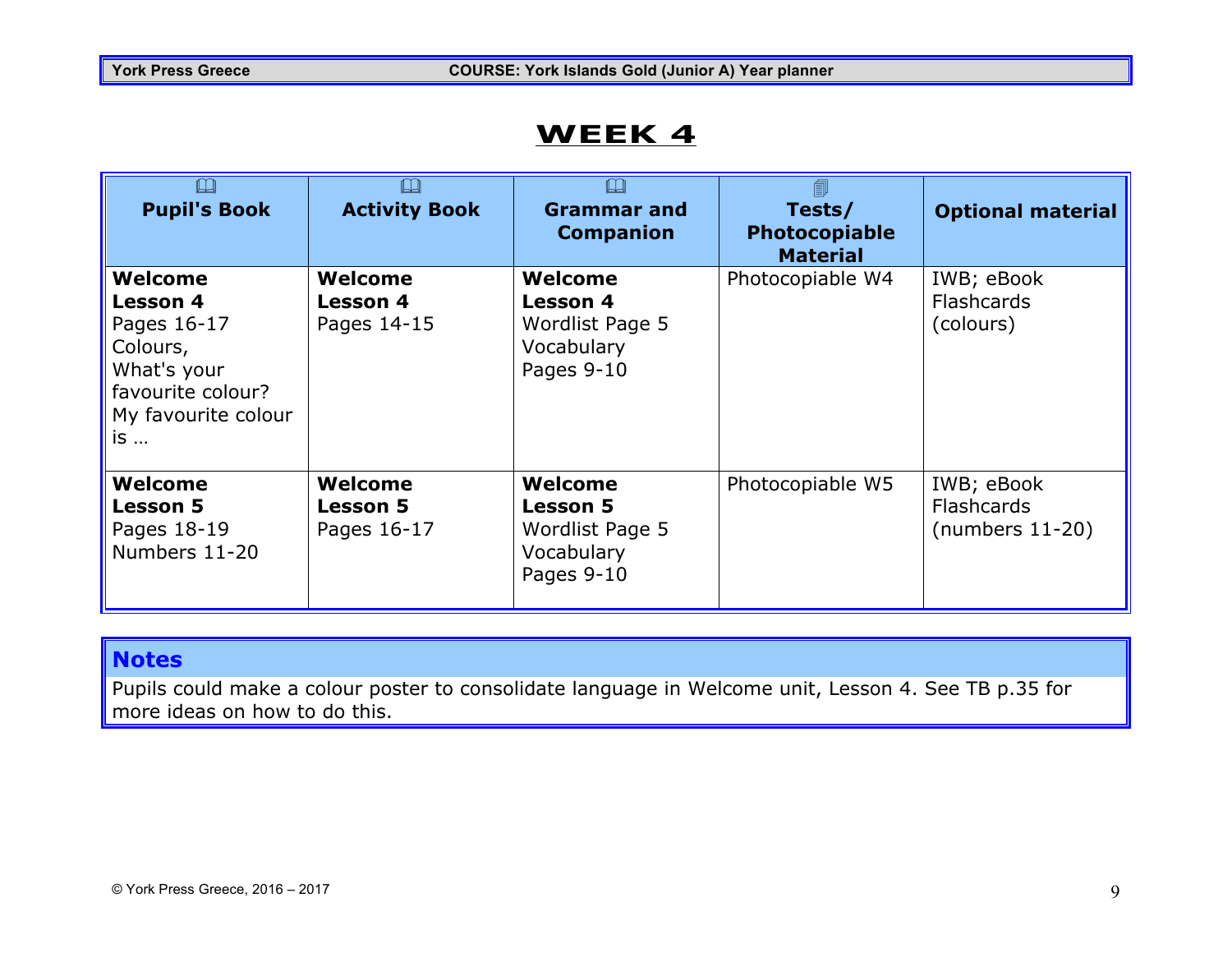| $\Box$<br><b>Pupil's Book</b>                       | LJ<br><b>Activity Book</b>                | <b>Grammar and</b><br><b>Companion</b>           | 匐<br>Tests/<br>Photocopiable<br><b>Material</b> | <b>Optional material</b>                                                               |
|-----------------------------------------------------|-------------------------------------------|--------------------------------------------------|-------------------------------------------------|----------------------------------------------------------------------------------------|
| Welcome<br><b>Lesson 6</b><br>Pages 20-21<br>Review | Welcome<br><b>Lesson 6</b><br>Pages 18-19 | Welcome<br><b>Lesson 6</b><br>Vocabulary Page 11 | <b>Welcome Test</b>                             | IWB; eBook<br><b>Flashcards</b><br>(alphabet, colours,<br>characters,<br>numbers 1-20) |
| Welcome<br><b>Lesson 7</b><br>Pages 22-23<br>Review | Welcome<br><b>Lesson 7</b><br>Pages 20-21 |                                                  | <b>Welcome Test</b>                             | IWB; eBook<br><b>Flashcards</b><br>(alphabet, colours,<br>characters,<br>numbers 1-20) |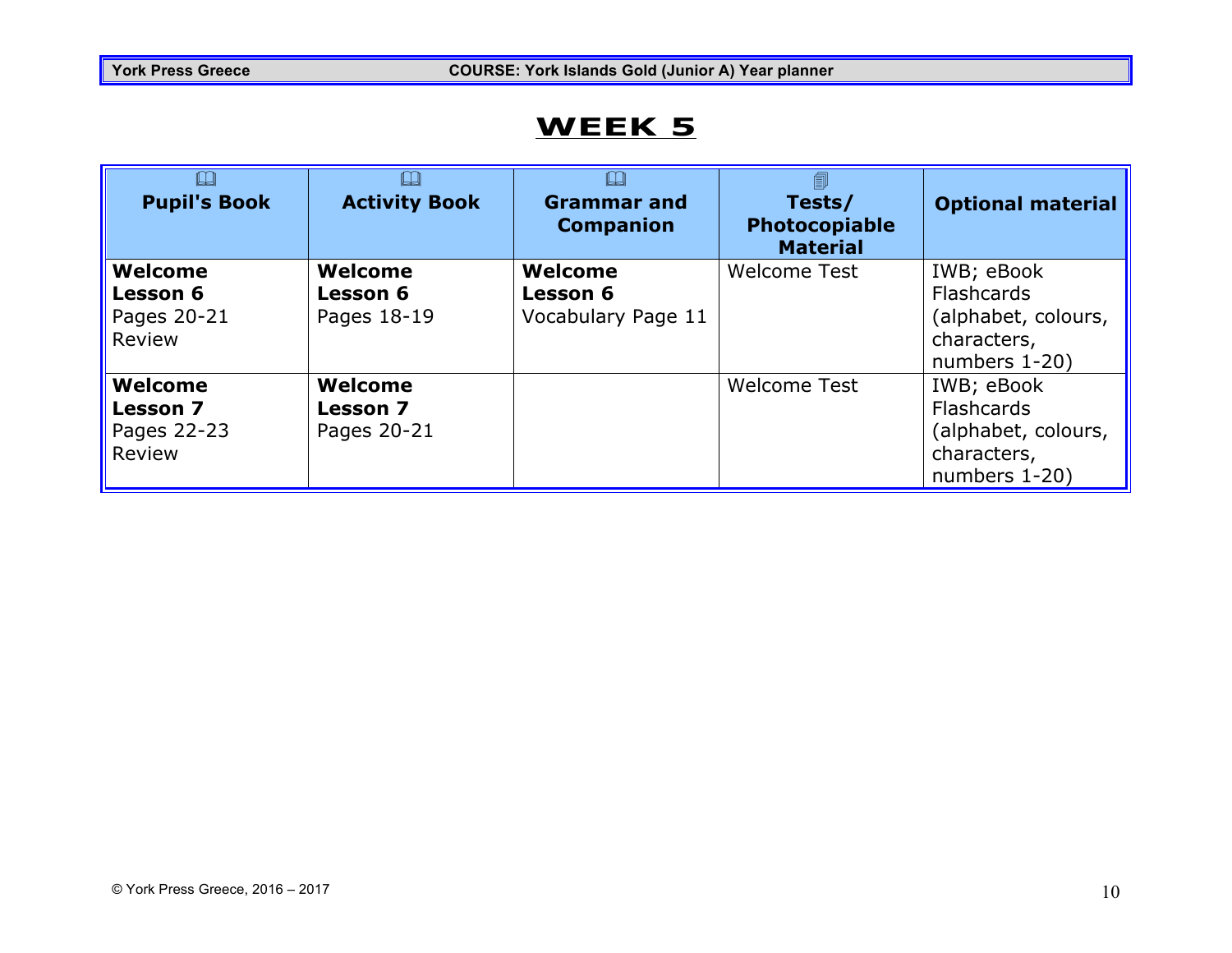| <b>Pupil's Book</b>                                                                                                          | <b>Activity Book</b>                               | <b>Grammar and</b><br><b>Companion</b>                                                           | 圎<br>Tests/<br><b>Photocopiable</b><br><b>Material</b> | <b>Optional material</b>                                           |
|------------------------------------------------------------------------------------------------------------------------------|----------------------------------------------------|--------------------------------------------------------------------------------------------------|--------------------------------------------------------|--------------------------------------------------------------------|
| Unit 1 At school<br><b>Lesson 1</b><br>Pages 24-25<br>Classroom objects,<br>What's this? It's<br>$a(n)$                      | Unit 1 At school<br><b>Lesson 1</b><br>Pages 22-23 | Unit 1 At school<br><b>Lesson 1</b><br>Wordlist Page 12<br>Vocabulary Page 14<br>Grammar Page 16 | Photocopiable 1.1                                      | IWB; eBook<br><b>Flashcards</b><br>(classroom objects)             |
| <b>Unit 1 At school</b><br><b>Lesson 2</b><br>Pages 26-27<br>Identifying an<br>object,<br>What's this/that?,<br>This/That is | Unit 1 At school<br><b>Lesson 2</b><br>Pages 24-25 | Unit 1 At school<br><b>Lesson 2</b><br>Wordlist Page 12<br>Grammar Page 17                       | Photocopiable 1.2                                      | IWB; eBook<br><b>Flashcards</b><br>(classroom objects,<br>colours) |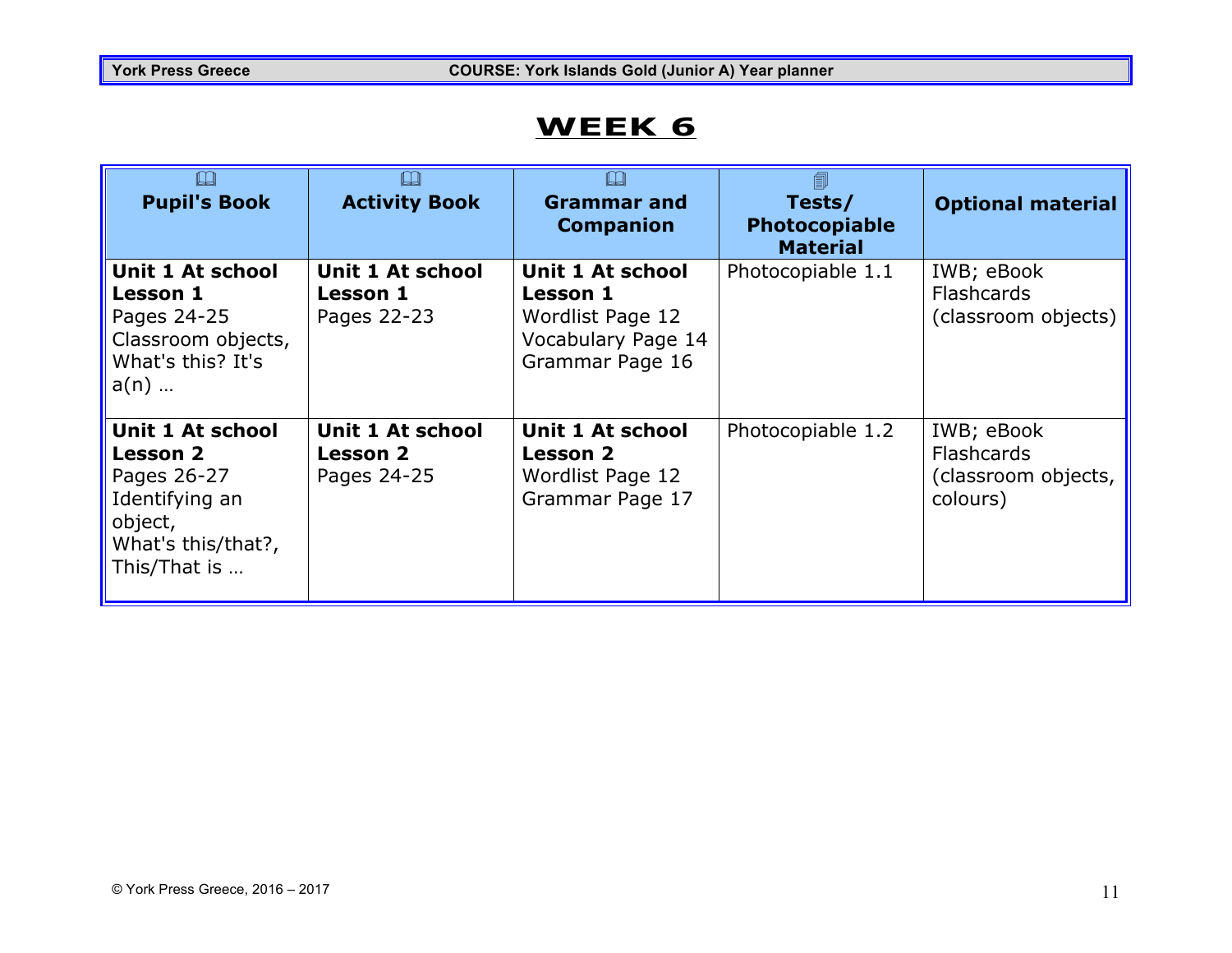| $\square$<br><b>Pupil's Book</b>                                            | IJ<br><b>Activity Book</b>                                | <b>Grammar and</b><br><b>Companion</b>                                                              | 匐<br>Tests/<br>Photocopiable<br><b>Material</b> | <b>Optional material</b>                               |
|-----------------------------------------------------------------------------|-----------------------------------------------------------|-----------------------------------------------------------------------------------------------------|-------------------------------------------------|--------------------------------------------------------|
| Unit 1 At school<br><b>Lesson 3</b><br>Pages 28-29<br>Classroom actions     | <b>Unit 1 At school</b><br><b>Lesson 3</b><br>Pages 26-27 | <b>Unit 1 At school</b><br><b>Lesson 3</b><br>Wordlist Page 13<br><b>Grammar Pages</b><br>$18 - 19$ | Photocopiable 1.3                               | IWB; eBook<br><b>Flashcards</b><br>(classroom objects) |
| <b>Unit 1 At school</b><br><b>Lesson 4</b><br>Page 30<br><b>CLIL: Music</b> | Unit 1 At school<br><b>Lesson 4</b><br>Pages 28-29        | Unit 1 At school<br><b>Lesson 4</b><br>Wordlist Page 13<br>Vocabulary Page 15                       | Photocopiable 1.4                               | IWB; eBook<br>CLIL poster                              |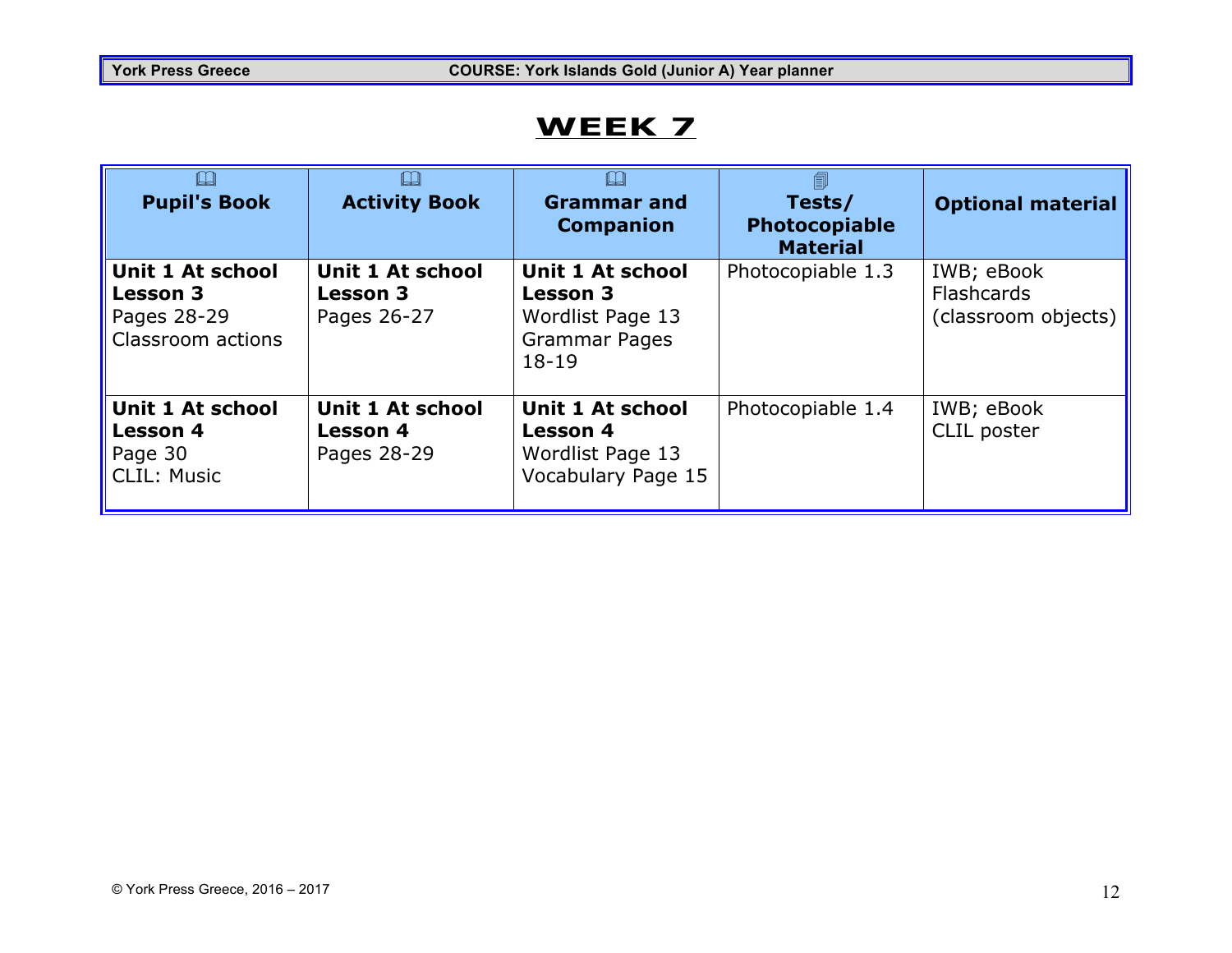| LL<br><b>Pupil's Book</b>                                                   | ╚┙<br><b>Activity Book</b>                                                      | <b>Grammar and</b><br><b>Companion</b>                         | 圎<br>Tests/<br><b>Photocopiable</b><br><b>Material</b> | <b>Optional material</b>                                  |
|-----------------------------------------------------------------------------|---------------------------------------------------------------------------------|----------------------------------------------------------------|--------------------------------------------------------|-----------------------------------------------------------|
| <b>Unit 1 At school</b><br><b>Lesson 5</b><br>Page 31<br>Culture: My school | <b>Unit 1 At school</b><br><b>Lesson 5</b><br>Culture: My school<br>Pages 30-31 | <b>Unit 1 At school</b><br><b>Lesson 5</b><br>Wordlist Page 13 | Photocopiable 1.5                                      | IWB; eBook                                                |
| <b>Unit 1 At school</b><br><b>Lesson 6</b><br>Pages 32-33<br>Review         | Unit 1 At school<br><b>Lesson 6</b><br>Pages 32-33                              |                                                                | Unit 1 Test                                            | IWB; eBook<br>Grammar<br>reference:<br>Pupil's Book p.112 |

#### **Notes**

• Don't forget to give pupils the opportunity to complete the Mini-project in the Culture lesson if time allows, as they can then add it to their work portfolio.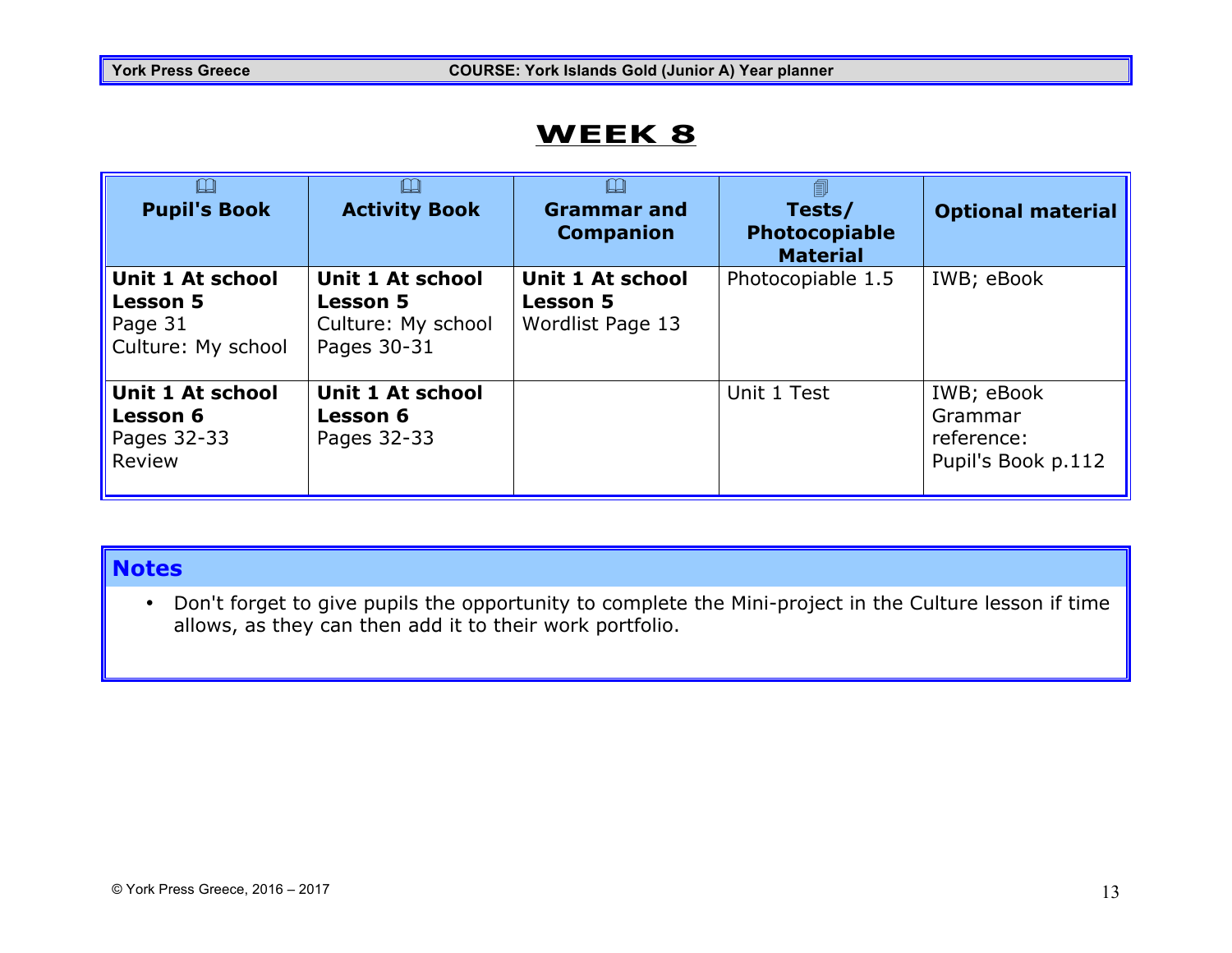| $\square$<br><b>Pupil's Book</b>                                                         | <b>Activity Book</b>                               | <b>Grammar and</b><br><b>Companion</b>                                                           | 匐<br>Tests/<br><b>Photocopiable</b><br><b>Material</b> | <b>Optional material</b>                                            |
|------------------------------------------------------------------------------------------|----------------------------------------------------|--------------------------------------------------------------------------------------------------|--------------------------------------------------------|---------------------------------------------------------------------|
| Unit 2 I'm happy<br><b>Lesson 1</b><br>Pages 34-35<br>Feelings, Is (he)<br>(tired)?      | Unit 2 I'm happy<br><b>Lesson 1</b><br>Pages 34-35 | Unit 2 I'm happy<br><b>Lesson 1</b><br>Wordlist Page 20<br>Vocabulary Page 22<br>Grammar Page 24 | Photocopiable 2.1                                      | IWB; eBook<br><b>Flashcards</b><br>(classroom objects,<br>feelings) |
| Unit 2 I'm happy<br><b>Lesson 2</b><br>Pages 36-37<br>Asking answering<br>about feelings | Unit 2 I'm happy<br><b>Lesson 2</b><br>Pages 36-37 | Unit 2 I'm happy<br><b>Lesson 2</b><br>Wordlist Page 20<br>Vocabulary Page 23<br>Grammar Page 25 | Photocopiable 2.2                                      | IWB; eBook<br><b>Flashcards</b><br>(feelings)                       |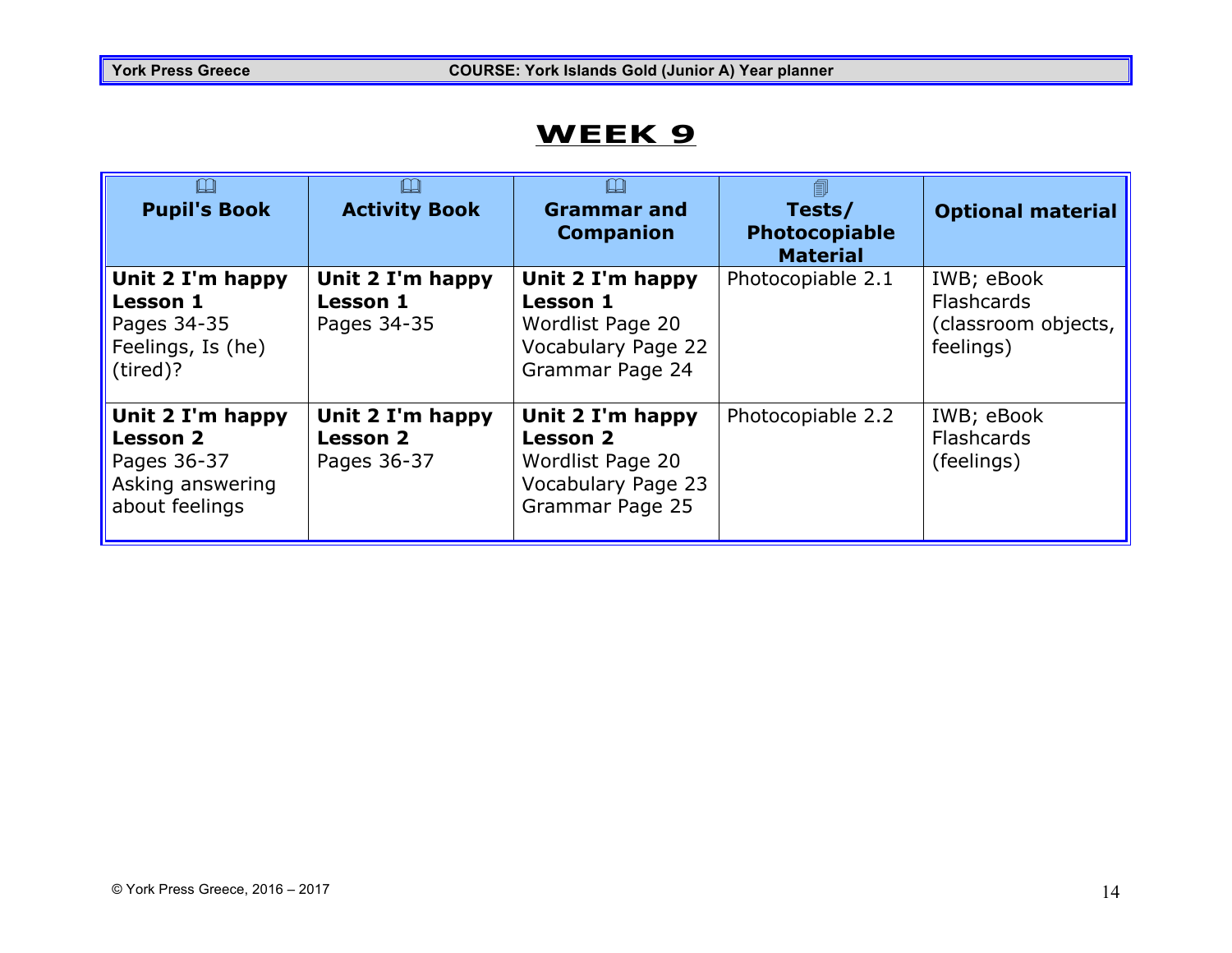| $\Box$<br><b>Pupil's Book</b>                                          | IJ<br><b>Activity Book</b>                         | IJ<br><b>Grammar and</b><br><b>Companion</b>                                                                   | Tests/<br>Photocopiable<br><b>Material</b> | <b>Optional material</b>                                         |
|------------------------------------------------------------------------|----------------------------------------------------|----------------------------------------------------------------------------------------------------------------|--------------------------------------------|------------------------------------------------------------------|
| Unit 2 I'm happy<br><b>Lesson 3</b><br>Pages 38-39<br><b>Jobs</b>      | Unit 2 I'm happy<br><b>Lesson 3</b><br>Pages 38-39 | Unit 2 I'm happy<br><b>Lesson 3</b><br>Wordlist Page 20<br><b>Vocabulary Page 22</b><br>Grammar<br>Pages 26-27 | Photocopiable 2.3                          | IWB; eBook<br><b>Flashcards</b><br>(feelings)<br>Unit 2 cut-outs |
| Unit 2 I'm happy<br><b>Lesson 4</b><br>Page 40<br><b>CLIL: Science</b> | Unit 2 I'm happy<br><b>Lesson 4</b><br>Pages 40-41 | Unit 2 I'm happy<br><b>Lesson 4</b><br>Wordlist Page 21                                                        | Photocopiable 2.4                          | IWB; eBook<br>CLIL poster                                        |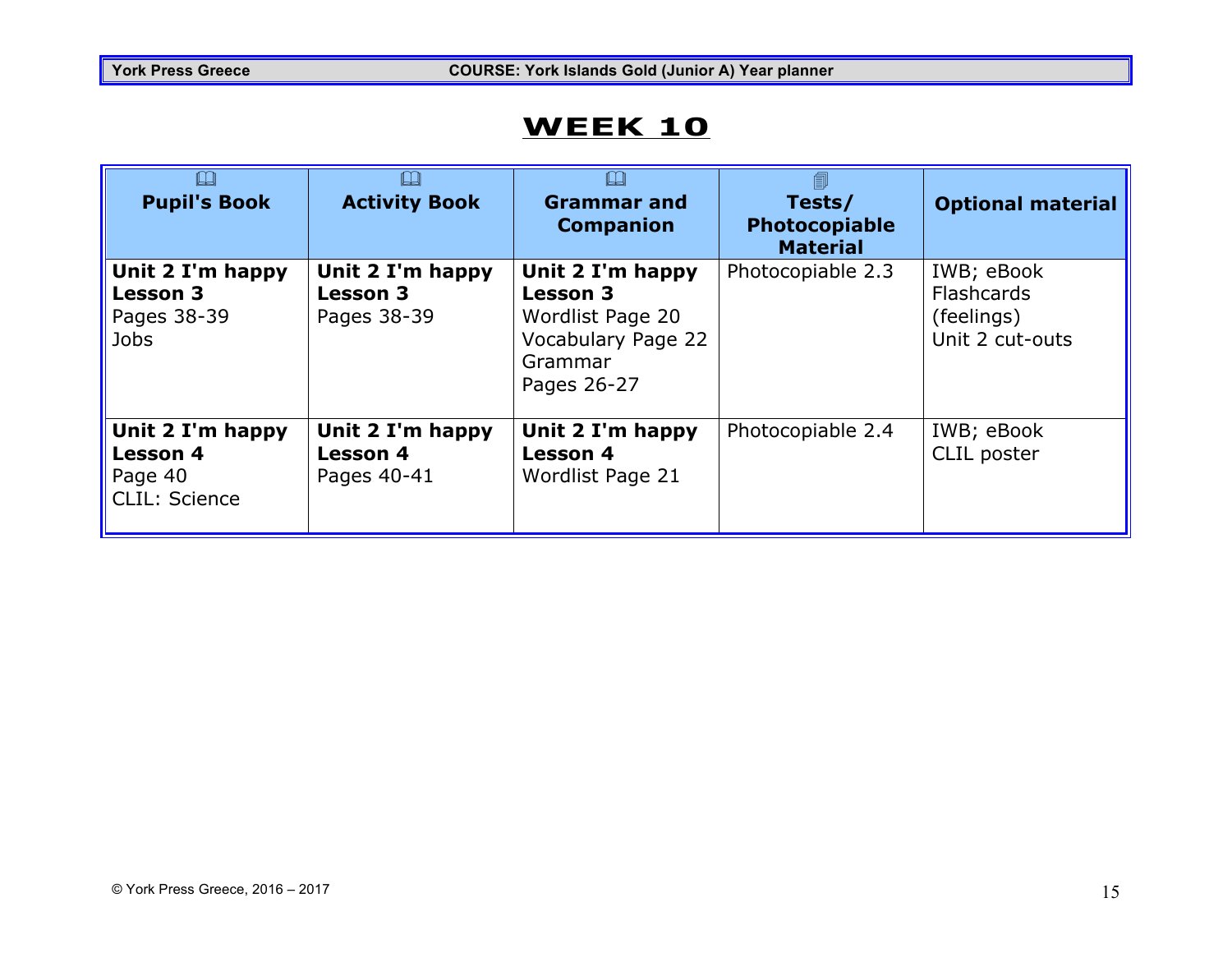| $\square$<br><b>Pupil's Book</b>                                             | ╚<br><b>Activity Book</b>                          | <b>Grammar and</b><br><b>Companion</b>                                        | 匐<br>Tests/<br>Photocopiable<br><b>Material</b> | <b>Optional material</b>                                                              |
|------------------------------------------------------------------------------|----------------------------------------------------|-------------------------------------------------------------------------------|-------------------------------------------------|---------------------------------------------------------------------------------------|
| Unit 2 I'm happy<br><b>Lesson 5</b><br>Page 41<br>Culture: Shadow<br>puppets | Unit 2 I'm happy<br><b>Lesson 5</b><br>Pages 42-43 | Unit 2 I'm happy<br><b>Lesson 5</b><br>Wordlist Page 21<br>Vocabulary Page 23 | Photocopiable 2.5                               | IWB; eBook                                                                            |
| Unit 2 I'm happy<br><b>Lesson 6</b><br>Pages 42-43<br>Review                 | Unit 2 I'm happy<br><b>Lesson 6</b><br>Pages 44-45 |                                                                               | Unit 2 Test                                     | IWB; eBook<br>Flashcards<br>(feelings)<br>Grammar<br>reference:<br>Pupil's Book p.113 |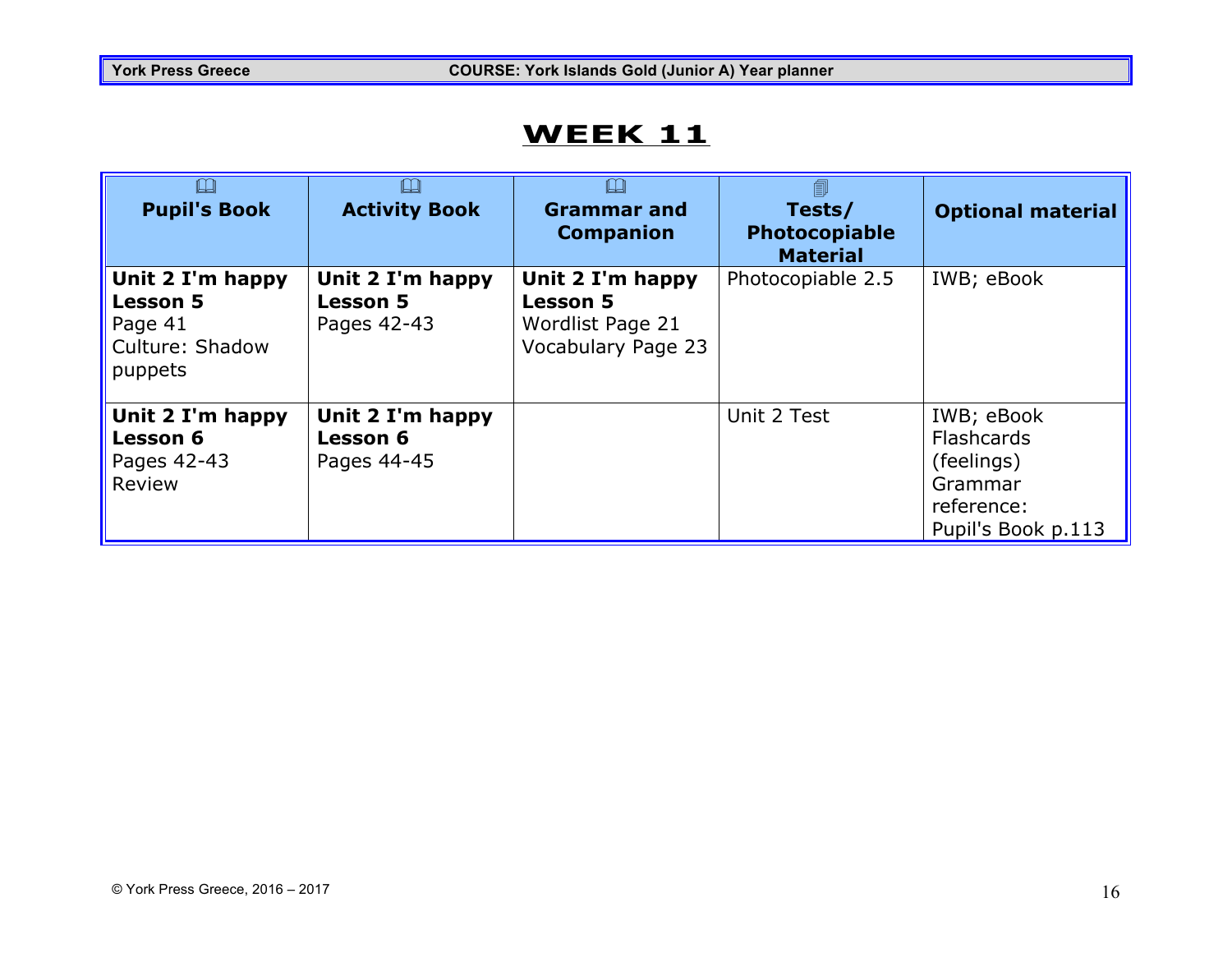| IJ<br><b>Pupil's Book</b>                                                               | IJ<br><b>Activity Book</b>                         | LJ<br><b>Grammar and</b><br><b>Companion</b>                                                     | Tests/<br><b>Photocopiable</b><br><b>Material</b> | <b>Optional material</b>                     |
|-----------------------------------------------------------------------------------------|----------------------------------------------------|--------------------------------------------------------------------------------------------------|---------------------------------------------------|----------------------------------------------|
| Unit 3 My family<br><b>Lesson 1</b><br>Pages 44-45<br>Family members                    | Unit 3 My family<br><b>Lesson 1</b><br>Pages 46-47 | Unit 3 My family<br><b>Lesson 1</b><br>Wordlist Page 28<br>Vocabulary Page 30<br>Grammar Page 32 | Photocopiable 3.1                                 | IWB; eBook<br>Flashcards (family<br>members) |
| <b>Unit 3 My family</b><br><b>Lesson 2</b><br>Pages 46-47<br>Toys, personal<br>pronouns | Unit 3 My family<br><b>Lesson 2</b><br>Pages 48-49 | Unit 3 My family<br><b>Lesson 2</b><br>Wordlist Page 28<br>Grammar Page 33                       | Photocopiable 3.2                                 | IWB; eBook<br>Flashcards (toys)              |

#### **Notes**

• If appropriate, pupils could bring in photos of their family to present and explain to the class as a way of practising the target vocabulary after Lesson 1.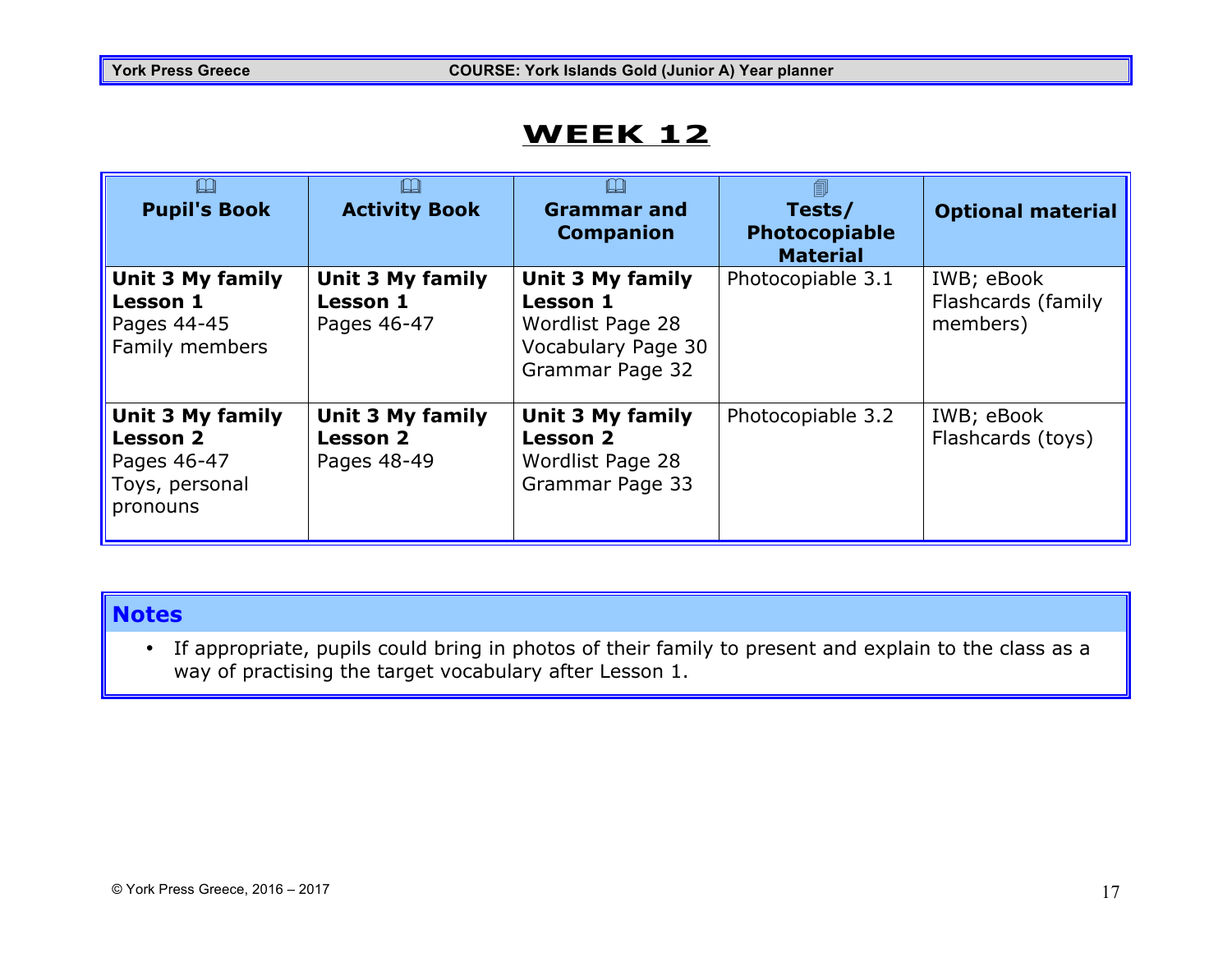| LU<br><b>Pupil's Book</b>                                                                         | $\Box$<br><b>Activity Book</b>                            | LJ<br><b>Grammar and</b><br><b>Companion</b>                                                                   | Tests/<br>Photocopiable<br><b>Material</b> | <b>Optional material</b>                        |
|---------------------------------------------------------------------------------------------------|-----------------------------------------------------------|----------------------------------------------------------------------------------------------------------------|--------------------------------------------|-------------------------------------------------|
| Unit 3 My family<br><b>Lesson 3</b><br>Pages 48-49<br>Adjectives                                  | <b>Unit 3 My family</b><br><b>Lesson 3</b><br>Pages 50-51 | <b>Unit 3 My family</b><br><b>Lesson 3</b><br>Wordlist Page 29<br>Vocabulary Page 31<br>Grammar<br>Pages 34-35 | Photocopiable 3.3                          | IWB; eBook<br><b>Flashcards</b><br>(adjectives) |
| <b>Christmas lesson</b><br>Pages 108-109<br>Christmas words,<br>to learn about<br>British culture | <b>Christmas lesson</b><br>Pages 122-123                  |                                                                                                                | Photocopiable<br>Christmas                 | IWB; eBook                                      |

#### **Notes**

• To accompany the Christmas lesson, you could bring in some extra materials to illustrate to pupils how Christmas is celebrated in the UK, such as Christmas cards or Christmas decorations. Alternatively you could play and sing Christmas carols with them, or watch a Christmas-themed film.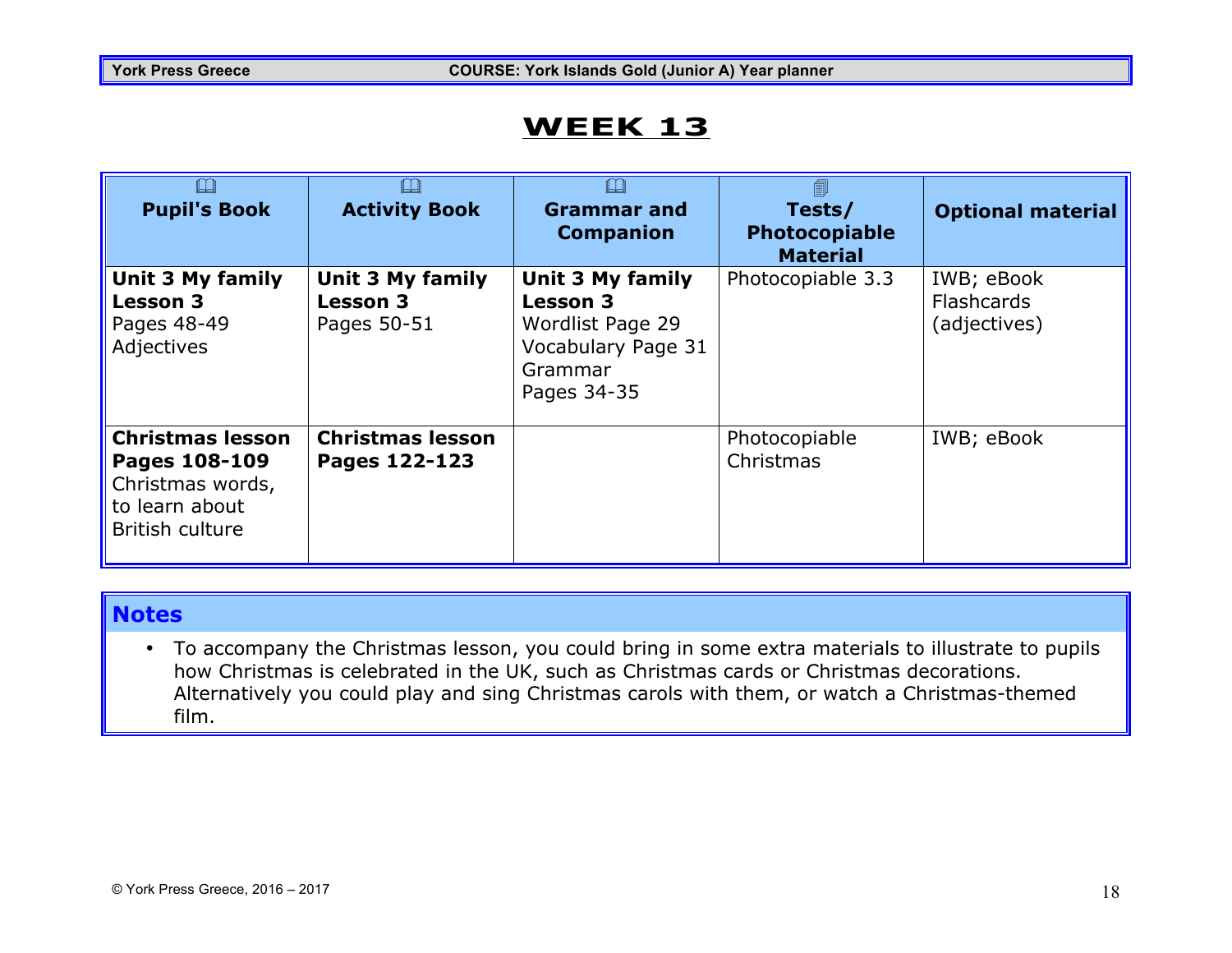| <b>Pupil's Book</b>                                                                  | LЦ<br><b>Activity Book</b>                         | <b>Grammar and</b><br><b>Companion</b>                         | 圎<br>Tests/<br><b>Photocopiable</b><br><b>Material</b> | <b>Optional material</b>                     |
|--------------------------------------------------------------------------------------|----------------------------------------------------|----------------------------------------------------------------|--------------------------------------------------------|----------------------------------------------|
| <b>Unit 3 My family</b><br><b>Lesson 4</b><br>Page 50<br><b>CLIL: Social Studies</b> | Unit 3 My family<br><b>Lesson 4</b><br>Pages 52-53 | <b>Unit 3 My family</b><br><b>Lesson 4</b><br>Wordlist Page 29 | Photocopiable 3.4                                      | IWB; eBook<br>Flashcards (family<br>members) |
| <b>Unit 3 My family</b><br><b>Lesson 5</b><br>Page 51<br><b>Culture: Cousins</b>     | Unit 3 My family<br><b>Lesson 5</b><br>Pages 54-55 | <b>Unit 3 My family</b><br><b>Lesson 5</b><br>Wordlist Page 29 | Photocopiable 3.5                                      | IWB; eBook                                   |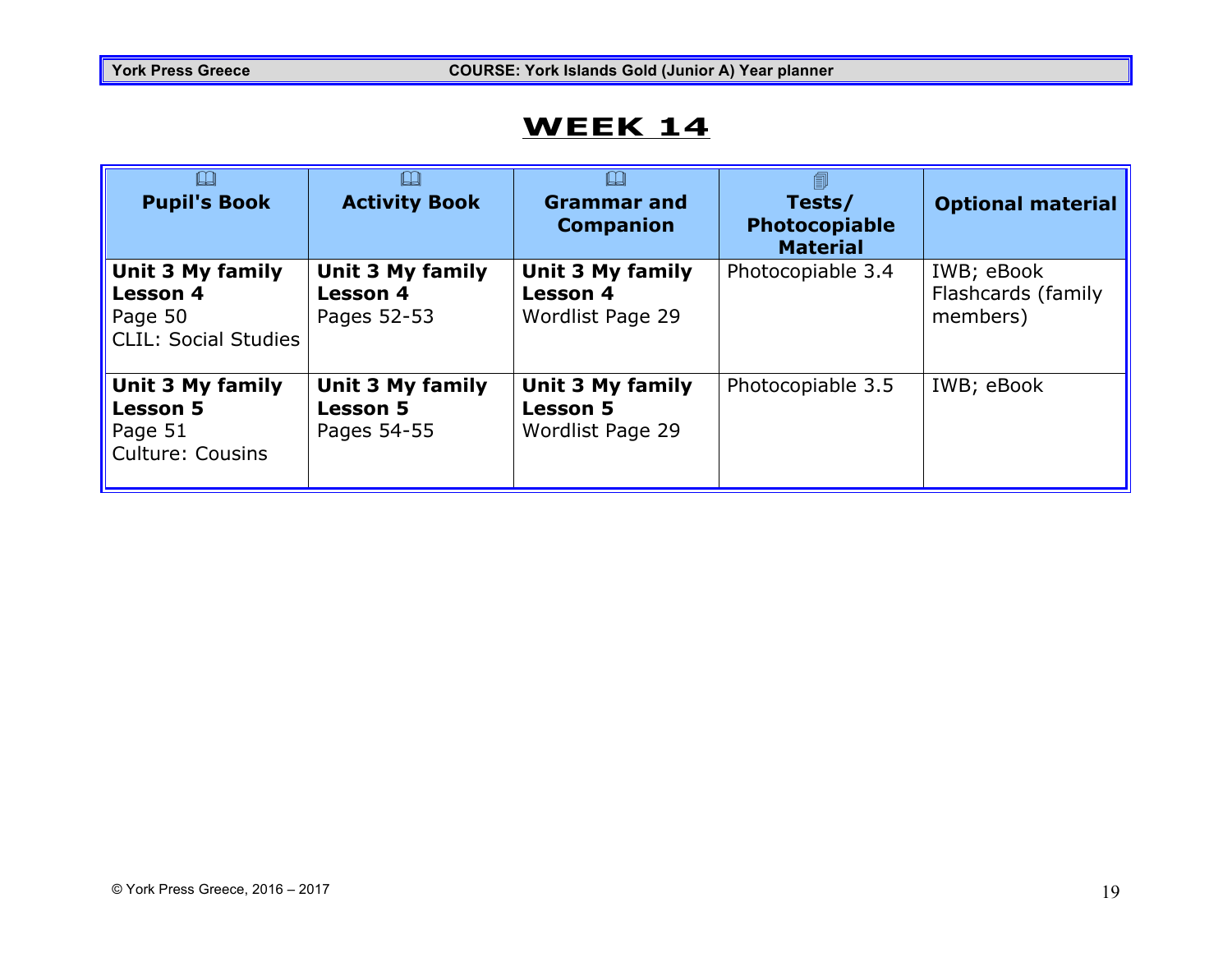| $\Box$<br><b>Pupil's Book</b>                                               | LU<br><b>Activity Book</b>                                | $\Box$<br><b>Grammar</b> and<br><b>Companion</b>                                | 圎<br>Tests/<br>Photocopiable<br><b>Material</b> | <b>Optional material</b>                                                                                      |
|-----------------------------------------------------------------------------|-----------------------------------------------------------|---------------------------------------------------------------------------------|-------------------------------------------------|---------------------------------------------------------------------------------------------------------------|
| Unit 3 My family<br><b>Lesson 6</b><br>Pages 52-53<br>Review                | <b>Unit 3 My family</b><br><b>Lesson 6</b><br>Pages 56-57 |                                                                                 | Unit 3 Test<br>Term 1 Test, Units<br>$1 - 3$    | IWB; eBook<br>Flashcards (all<br>vocabulary learned<br>so far)<br>Grammar<br>reference:<br>Pupil's Book p.114 |
| <b>Unit 4 Animals</b><br><b>Lesson 1</b><br>Pages 54-55<br>Animals and pets | <b>Unit 4 Animals</b><br><b>Lesson 1</b><br>Pages 58-59   | <b>Unit 4 Animals</b><br>Lesson 1<br>Wordlist Page 36<br>Grammar<br>Pages 40-41 | Photocopiable 4.1                               | IWB; eBook<br><b>Flashcards</b><br>(animals)                                                                  |

#### **Notes**

• You could use Lesson 2 as an opportunity for pupils to bring in photos of their pets to present and explain to the class as a way of practising the target vocabulary.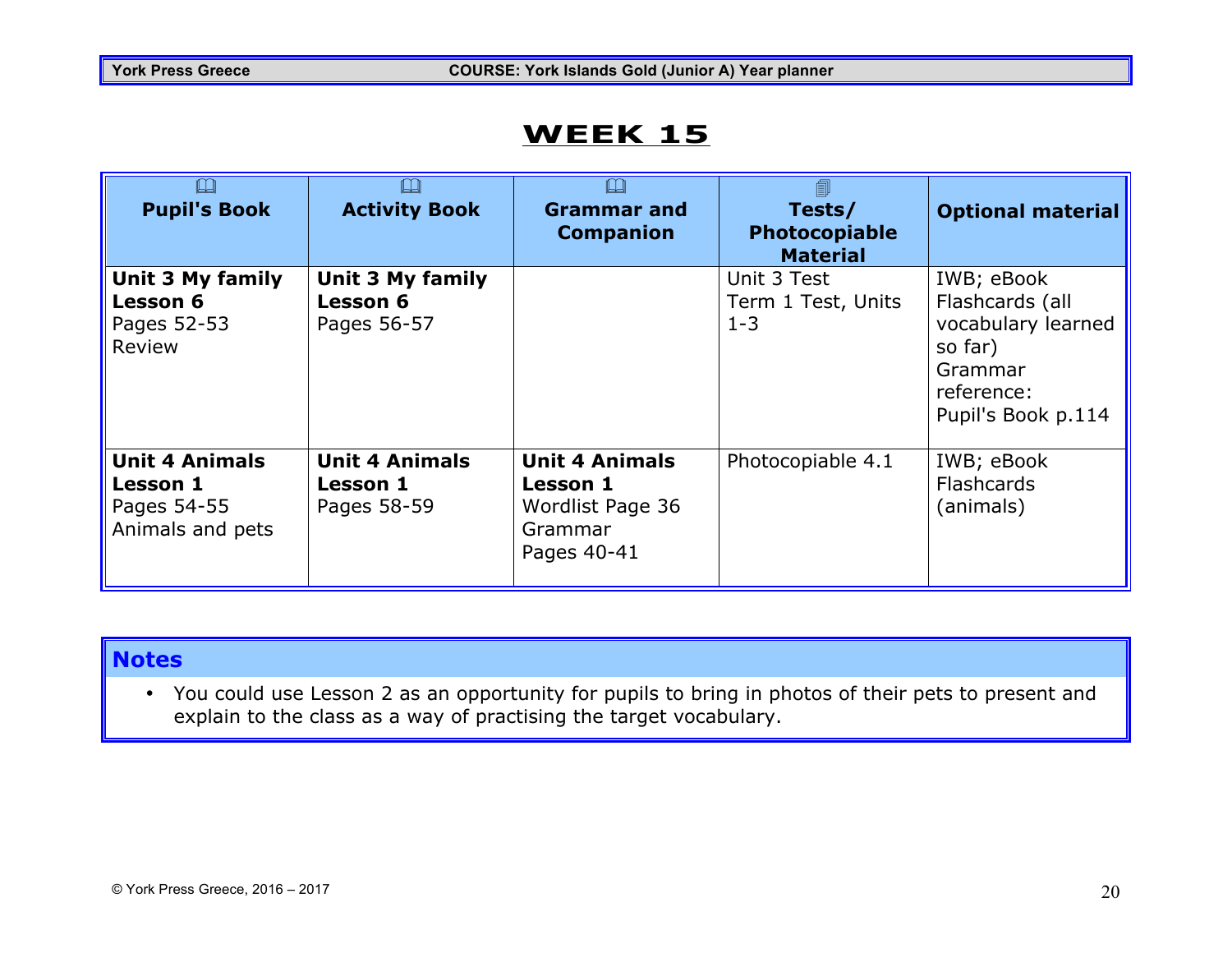| <b>Pupil's Book</b>                                                                       | <b>Activity Book</b>                                    | <b>Grammar and</b><br><b>Companion</b>                                                                              | 匐<br>Tests/<br>Photocopiable<br><b>Material</b> | <b>Optional material</b>                     |
|-------------------------------------------------------------------------------------------|---------------------------------------------------------|---------------------------------------------------------------------------------------------------------------------|-------------------------------------------------|----------------------------------------------|
| <b>Unit 4 Animals</b><br><b>Lesson 2</b><br>Pages 56-57<br>Parts of the body<br>(animals) | <b>Unit 4 Animals</b><br><b>Lesson 2</b><br>Pages 60-61 | <b>Unit 4 Animals</b><br><b>Lesson 2</b><br>Wordlist<br>Pages 36-37<br>Vocabulary Page 38<br>Grammar<br>Pages 42-43 | Photocopiable 4.2                               | IWB; eBook<br><b>Flashcards</b><br>(animals) |
| <b>Unit 4 Animals</b><br><b>Lesson 3</b><br>Pages 58-59<br>Farm animals                   | <b>Unit 4 Animals</b><br><b>Lesson 3</b><br>Pages 62-63 | <b>Unit 4 Animals</b><br><b>Lesson 3</b><br>Wordlist Page 37<br>Vocabulary Page 38<br>Grammar<br>Pages 42-43        | Photocopiable 4.3                               | IWB; eBook                                   |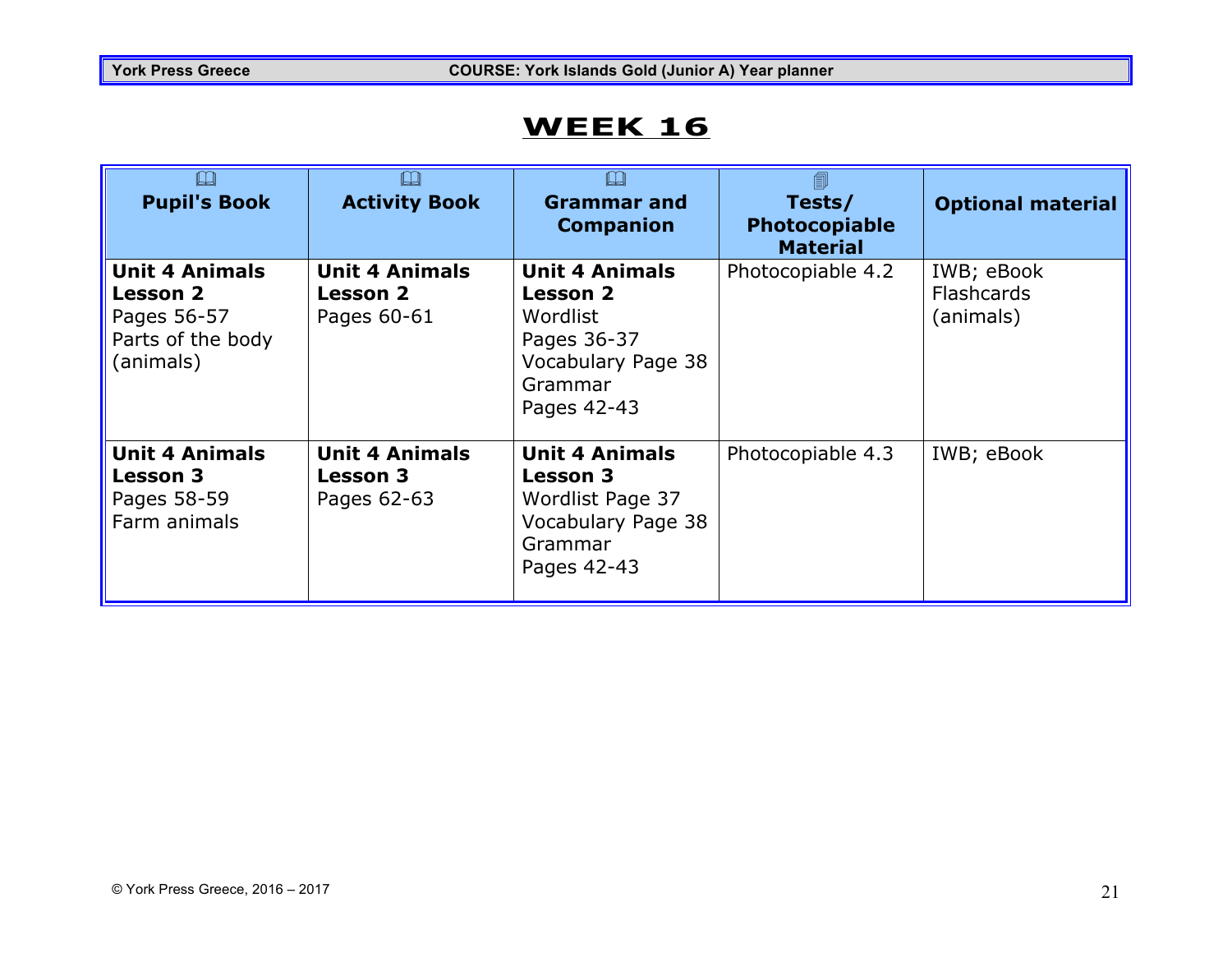| $\square$<br><b>Pupil's Book</b>                                                  | $\Box$<br><b>Activity Book</b>                          | $\Box$<br><b>Grammar and</b><br><b>Companion</b>                                          | 匐<br>Tests/<br>Photocopiable<br><b>Material</b> | <b>Optional material</b>                     |
|-----------------------------------------------------------------------------------|---------------------------------------------------------|-------------------------------------------------------------------------------------------|-------------------------------------------------|----------------------------------------------|
| <b>Unit 4 Animals</b><br><b>Lesson 4</b><br>Page 60<br>CLIL: Science              | <b>Unit 4 Animals</b><br><b>Lesson 4</b><br>Pages 64-65 | <b>Unit 4 Animals</b><br><b>Lesson 4</b><br>Wordlist Page 37<br>Vocabulary<br>Pages 38-39 | Photocopiable 4.4                               | IWB; eBook<br>CLIL poster                    |
| <b>Unit 4 Animals</b><br><b>Lesson 5</b><br>Page 61<br>Culture: Life on a<br>farm | <b>Unit 4 Animals</b><br><b>Lesson 5</b><br>Pages 66-67 | <b>Unit 4 Animals</b><br><b>Lesson 5</b><br>Wordlist Page 37                              | Photocopiable 4.5                               | IWB; eBook<br><b>Flashcards</b><br>(animals) |

#### **Notes**

• Don't forget to give pupils the opportunity to complete the Mini-project in the CLIL lesson if time allows, as they can then add it to their work portfolio.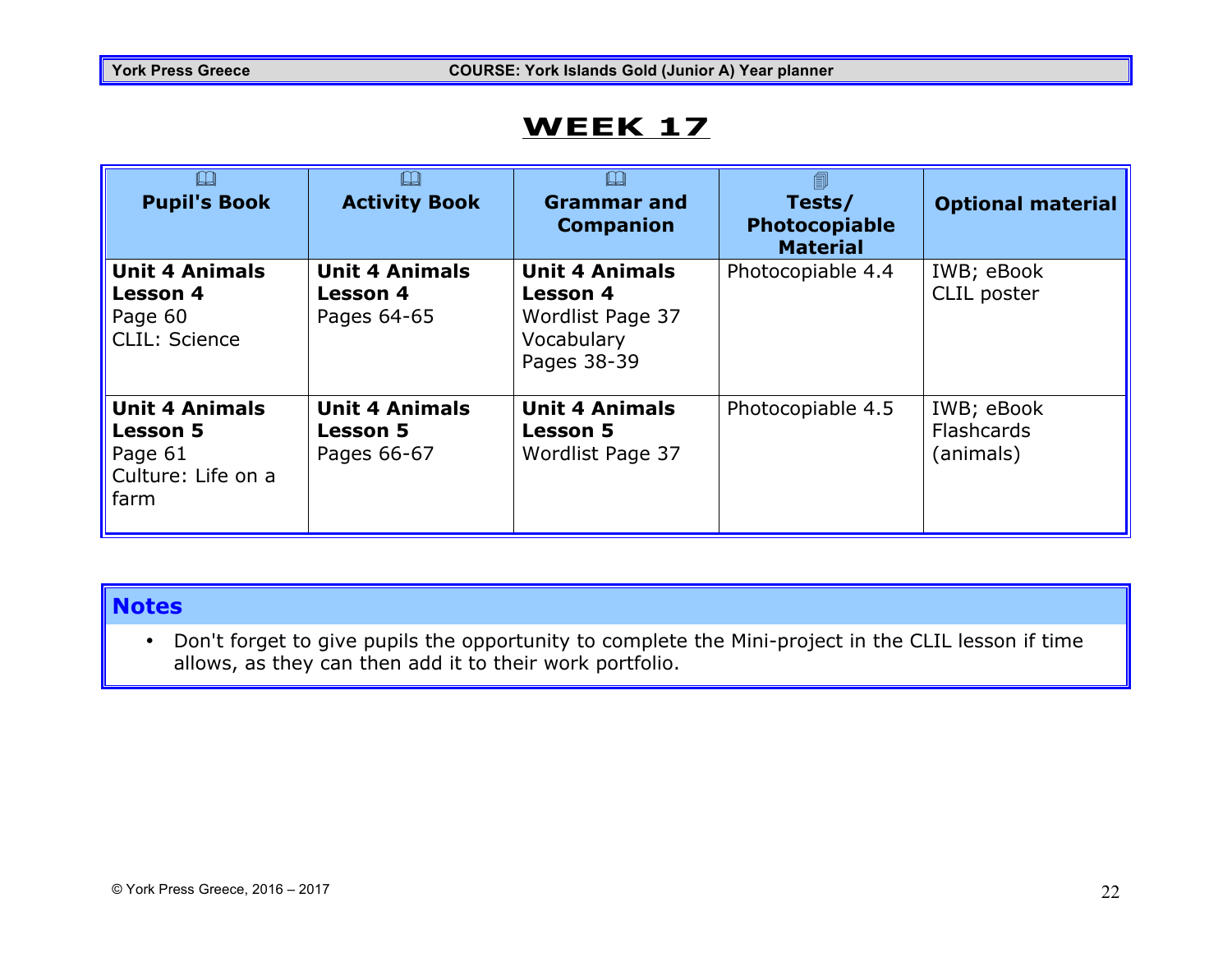| $\Box$<br><b>Pupil's Book</b>                                                 | IJ<br><b>Activity Book</b>                              | $\Box$<br><b>Grammar and</b><br><b>Companion</b>                                                      | Tests/<br><b>Photocopiable</b><br><b>Material</b> | <b>Optional material</b>                                                                    |
|-------------------------------------------------------------------------------|---------------------------------------------------------|-------------------------------------------------------------------------------------------------------|---------------------------------------------------|---------------------------------------------------------------------------------------------|
| <b>Unit 4 Animals</b><br><b>Lesson 6</b><br>Pages 62-63<br>Review             | <b>Unit 4 Animals</b><br><b>Lesson 6</b><br>Pages 68-69 |                                                                                                       | Unit 4 Test                                       | IWB; eBook<br><b>Flashcards</b><br>(animals)<br>Grammar<br>reference:<br>Pupil's Book p.115 |
| <b>Unit 5 At home</b><br><b>Lesson 1</b><br>Pages 64-65<br>Rooms in the house | <b>Unit 5 At home</b><br><b>Lesson 1</b><br>Pages 70-71 | <b>Unit 5 At home</b><br><b>Lesson 1</b><br>Wordlist Page 44<br>Vocabulary Page 46<br>Grammar Page 48 | Photocopiable 5.1                                 | IWB; eBook<br>Flashcards (at<br>home)                                                       |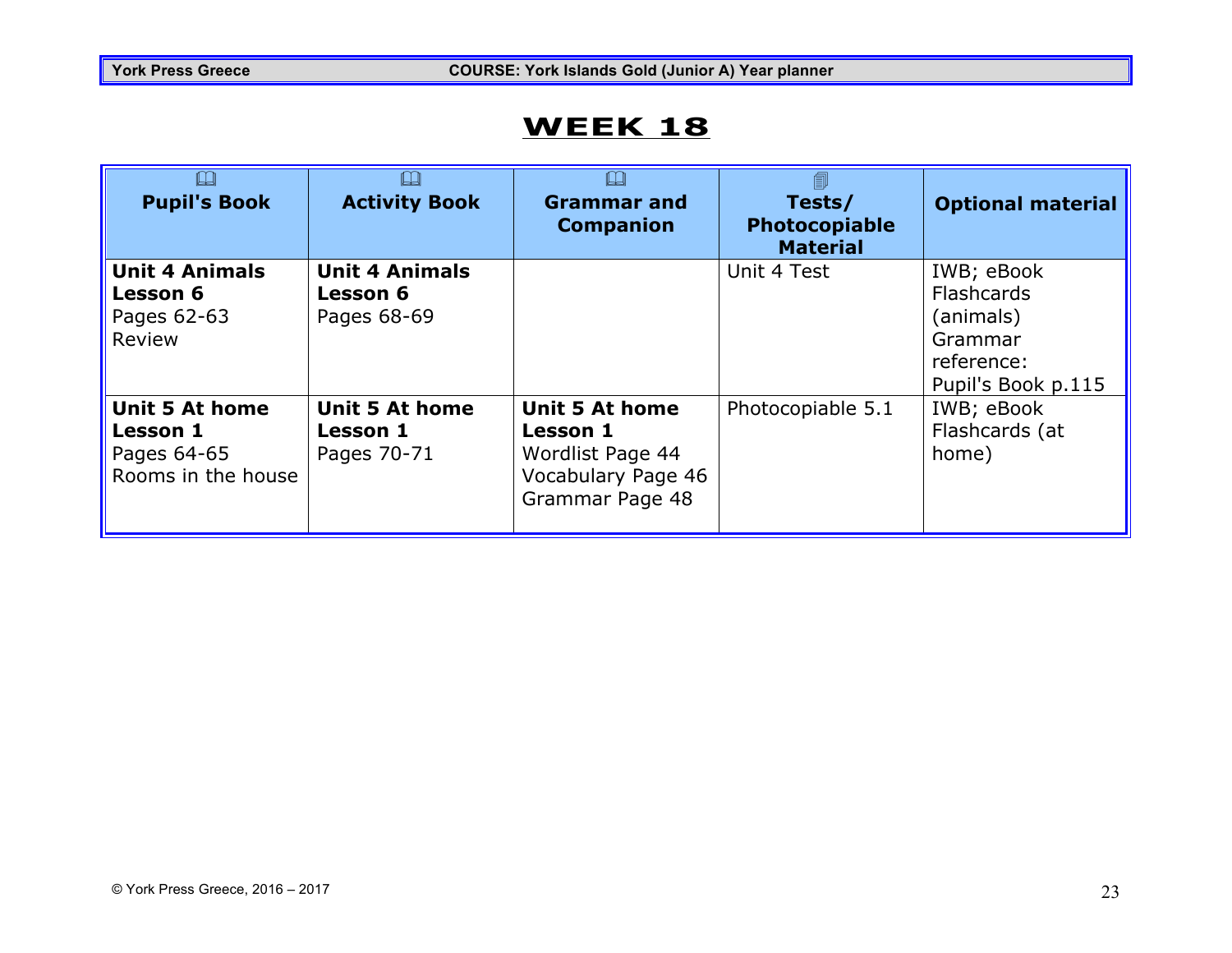| $\Box$<br><b>Pupil's Book</b>                                                                                   | ╚<br><b>Activity Book</b>                               | ╚┙<br><b>Grammar and</b><br><b>Companion</b>                                                                        | 匐<br>Tests/<br><b>Photocopiable</b><br><b>Material</b> | <b>Optional material</b>                             |
|-----------------------------------------------------------------------------------------------------------------|---------------------------------------------------------|---------------------------------------------------------------------------------------------------------------------|--------------------------------------------------------|------------------------------------------------------|
| <b>Unit 5 At home</b><br><b>Lesson 2</b><br>Pages 66-67<br>Household items                                      | <b>Unit 5 At home</b><br><b>Lesson 2</b><br>Pages 72-73 | <b>Unit 5 At home</b><br><b>Lesson 2</b><br>Wordlist Page 44<br>Vocabulary Page 47<br>Grammar Page 49               | Photocopiable 5.2                                      | IWB; eBook<br><b>Flashcards</b><br>(household items) |
| <b>Unit 5 At home</b><br><b>Lesson 3</b><br>Pages 68-69<br>Outside the house<br>(balcony, park, car<br>$etc.$ ) | <b>Unit 5 At home</b><br><b>Lesson 3</b><br>Pages 74-75 | <b>Unit 5 At home</b><br><b>Lesson 3</b><br>Wordlist<br>Pages 44-45<br>Vocabulary Page 47<br>Grammar<br>Pages 50-51 | Photocopiable 5.3                                      | IWB; eBook                                           |

#### **Notes**

• You could use Unit 5, Lesson 3 as an opportunity for pupils to draw a picture or present a photo of where they live as a way of practising the target vocabulary.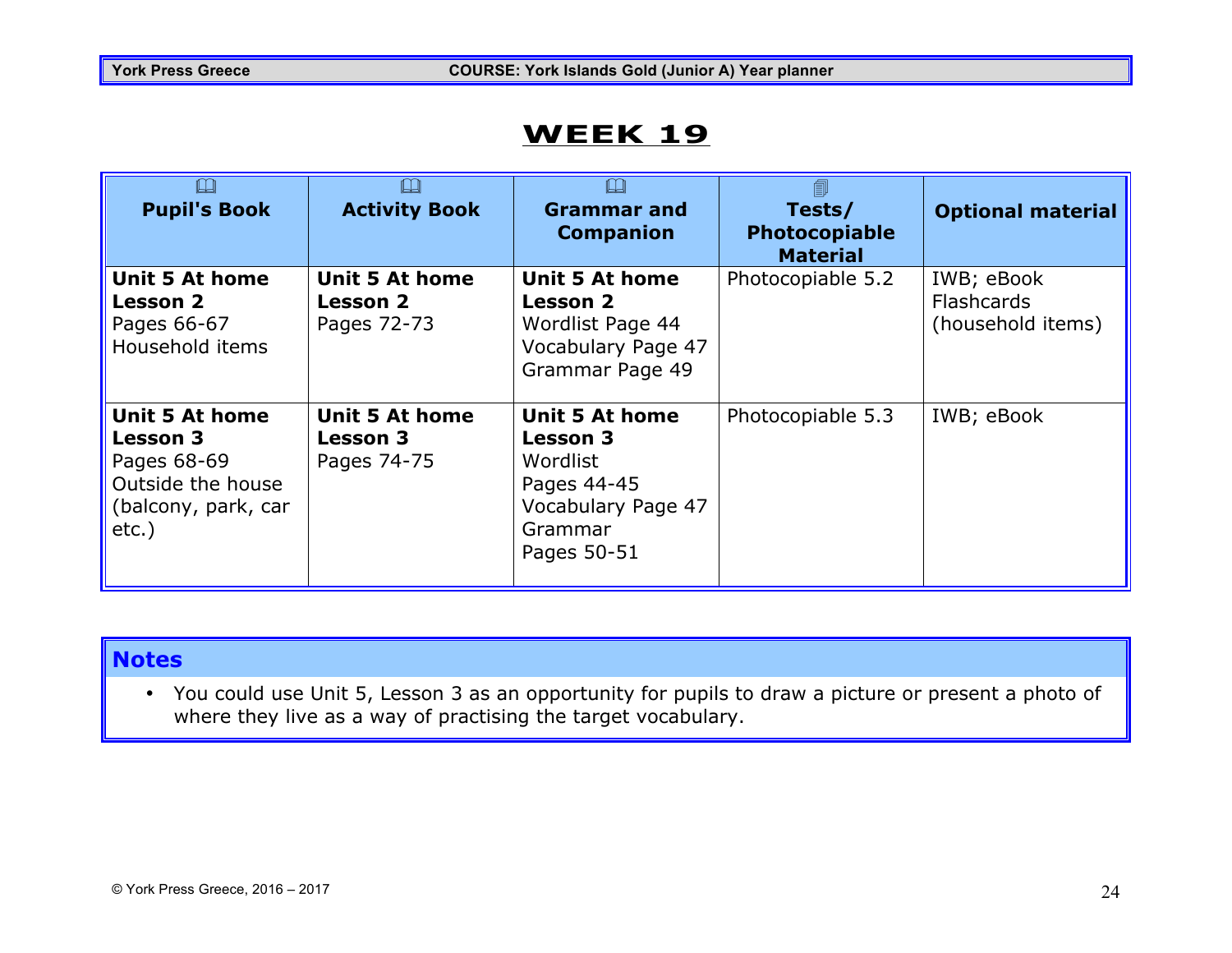| $\square$<br><b>Pupil's Book</b>                                                   | LЦ<br><b>Activity Book</b>                              | <b>Grammar and</b><br><b>Companion</b>                                             | 圎<br>Tests/<br><b>Photocopiable</b><br><b>Material</b> | <b>Optional material</b>                             |
|------------------------------------------------------------------------------------|---------------------------------------------------------|------------------------------------------------------------------------------------|--------------------------------------------------------|------------------------------------------------------|
| <b>Unit 5 At home</b><br><b>Lesson 4</b><br>Page 70<br><b>CLIL: Maths</b>          | <b>Unit 5 At home</b><br><b>Lesson 4</b><br>Pages 76-77 | <b>Unit 5 At home</b><br><b>Lesson 4</b><br>Wordlist Page 45<br>Vocabulary Page 47 | Photocopiable 5.4                                      | IWB; eBook<br>Flashcards (shapes)  <br>CLIL poster   |
| <b>Unit 5 At home</b><br><b>Lesson 5</b><br>Page 71<br>Culture: Different<br>homes | <b>Unit 5 At home</b><br><b>Lesson 5</b><br>Pages 78-79 | <b>Unit 5 At home</b><br><b>Lesson 5</b><br>Wordlist Page 45                       | Photocopiable 5.5                                      | IWB; eBook<br><b>Flashcards</b><br>(household items) |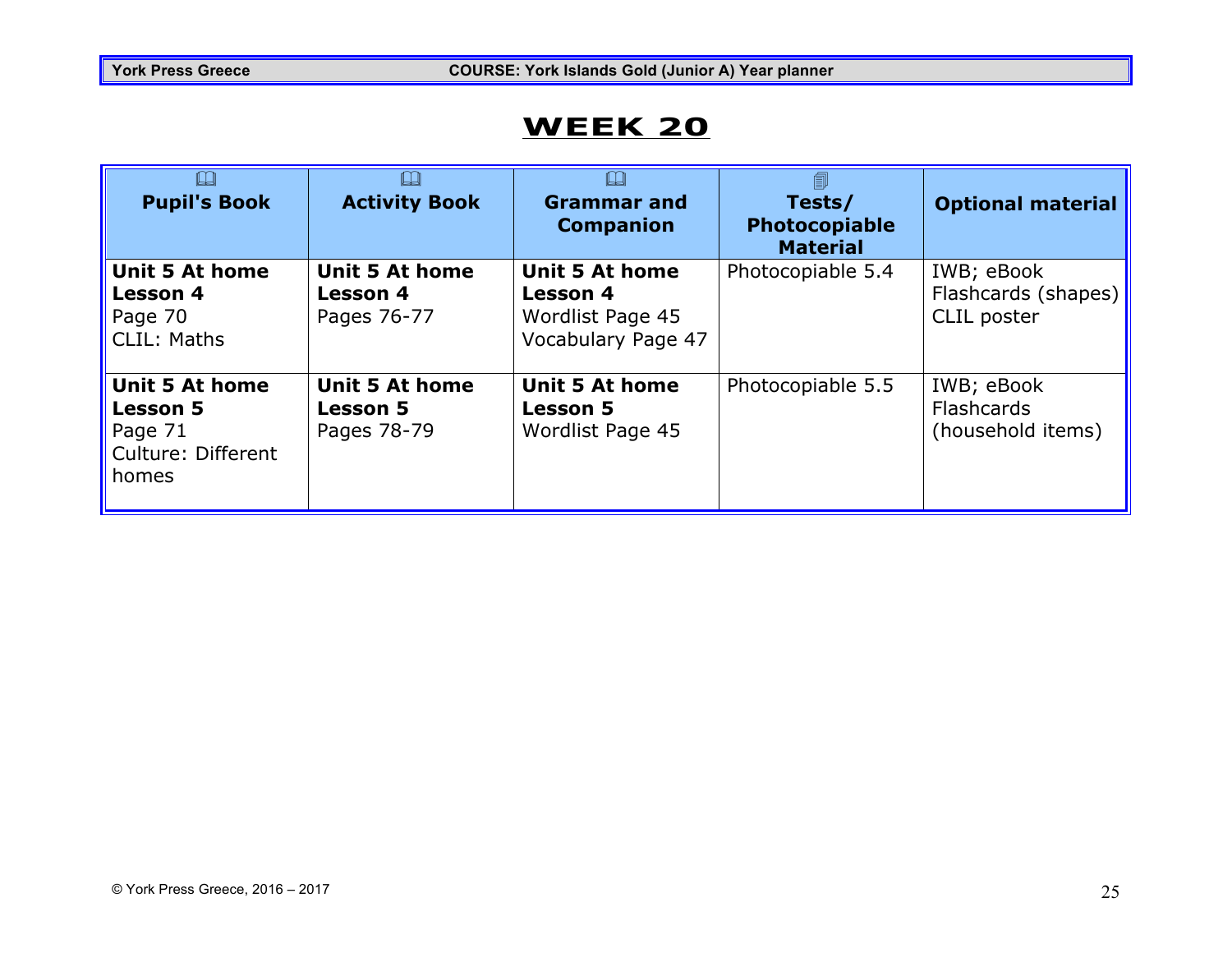| $\Box$<br><b>Pupil's Book</b>                                                                      | ╚<br><b>Activity Book</b>                        | $\Box$<br><b>Grammar and</b><br><b>Companion</b>                                                        | 匐<br>Tests/<br>Photocopiable<br><b>Material</b> | <b>Optional material</b>                                                                                 |
|----------------------------------------------------------------------------------------------------|--------------------------------------------------|---------------------------------------------------------------------------------------------------------|-------------------------------------------------|----------------------------------------------------------------------------------------------------------|
| <b>Unit 5 At home</b><br><b>Lesson 6</b><br>Pages 72-73<br>Review                                  | Unit 5 At home<br><b>Lesson 6</b><br>Pages 80-81 |                                                                                                         | Unit 5 Test                                     | IWB; eBook<br>Flashcards (rooms<br>and household<br>items<br>Grammar<br>reference:<br>Pupil's Book p.116 |
| Unit 6 I can run<br><b>Lesson 1</b><br>Pages 74-75<br>Action verbs (draw,<br>jump, fly, play etc.) | Unit 6 I can run<br>Lesson 1<br>Pages 83-84      | Unit 6 I can run<br><b>Lesson 1</b><br>Wordlist Page 52<br>Vocabulary Page 54<br>Grammar<br>Pages 56-57 | Photocopiable 6.1                               | IWB; eBook<br><b>Flashcards</b><br>(actions)                                                             |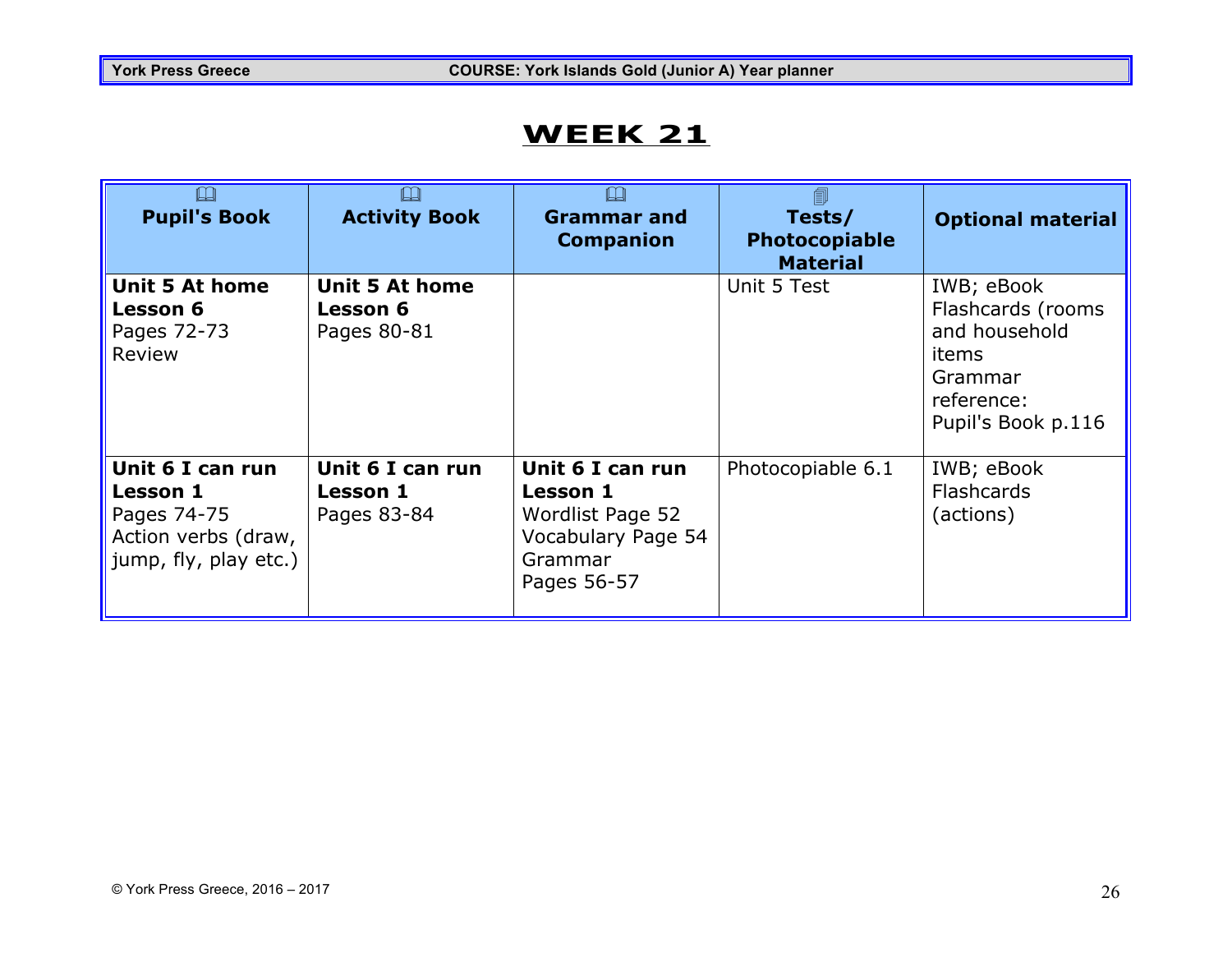| $\Box$<br><b>Pupil's Book</b>                                                           | $\Box$<br><b>Activity Book</b>                     | LJ<br><b>Grammar and</b><br><b>Companion</b>                                                            | 匐<br>Tests/<br>Photocopiable<br><b>Material</b> | <b>Optional material</b>                     |
|-----------------------------------------------------------------------------------------|----------------------------------------------------|---------------------------------------------------------------------------------------------------------|-------------------------------------------------|----------------------------------------------|
| Unit 6 I can run<br><b>Lesson 2</b><br>Pages 76-77<br>What can he/she<br>do? can, can't | Unit 6 I can run<br><b>Lesson 2</b><br>Pages 84-85 | Unit 6 I can run<br>Lesson 2<br>Wordlist Page 52<br>Vocabulary Page 54<br>Grammar<br>Pages 56, 58       | Photocopiable 6.2                               | IWB; eBook<br><b>Flashcards</b><br>(actions) |
| Unit 6 I can run<br><b>Lesson 3</b><br>Pages 78-79<br>Parts of the body<br>(people)     | Unit 6 I can run<br><b>Lesson 3</b><br>Pages 86-87 | Unit 6 I can run<br><b>Lesson 3</b><br>Wordlist<br>Pages 52-53<br>Vocabulary Page 55<br>Grammar Page 59 | Photocopiable 6.3                               | IWB; eBook                                   |

#### **Notes**

• To consolidate the language in Lesson 1, learners could draw pictures of themselves and label the parts of their bodies.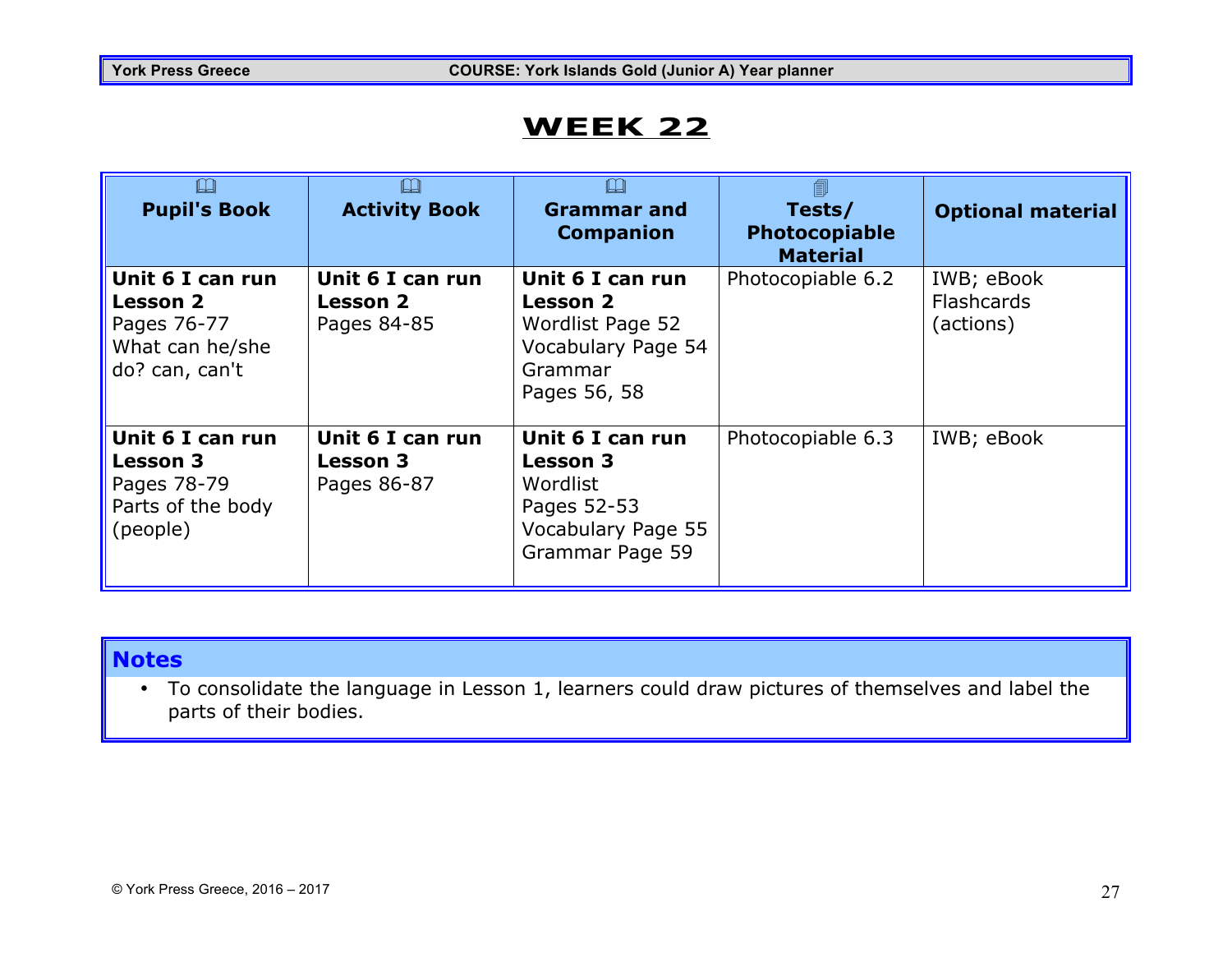| <b>Pupil's Book</b>                                                                         | <b>Activity Book</b>                               | <b>Grammar and</b><br><b>Companion</b>                  | 匐<br>Tests/<br><b>Photocopiable</b><br><b>Material</b> | <b>Optional material</b>  |
|---------------------------------------------------------------------------------------------|----------------------------------------------------|---------------------------------------------------------|--------------------------------------------------------|---------------------------|
| Unit 6 I can run<br><b>Lesson 4</b><br>Page 80<br>CLIL: P.E.                                | Unit 6 I can run<br><b>Lesson 4</b><br>Pages 88-89 | Unit 6 I can run<br><b>Lesson 4</b><br>Wordlist Page 53 | Photocopiable 6.4                                      | IWB; eBook<br>CLIL poster |
| <b>Easter lesson</b><br>Pages 110-111<br>Easter words, to<br>learn about British<br>culture | <b>Easter lesson</b><br>Pages 110-111              |                                                         | Photocopiable<br>Easter                                | IWB; eBook                |

#### **Notes**

• To accompany the Easter lesson, you could bring in some chocolate Easter eggs or dyed eggs to illustrate to pupils how Easter is celebrated in the UK.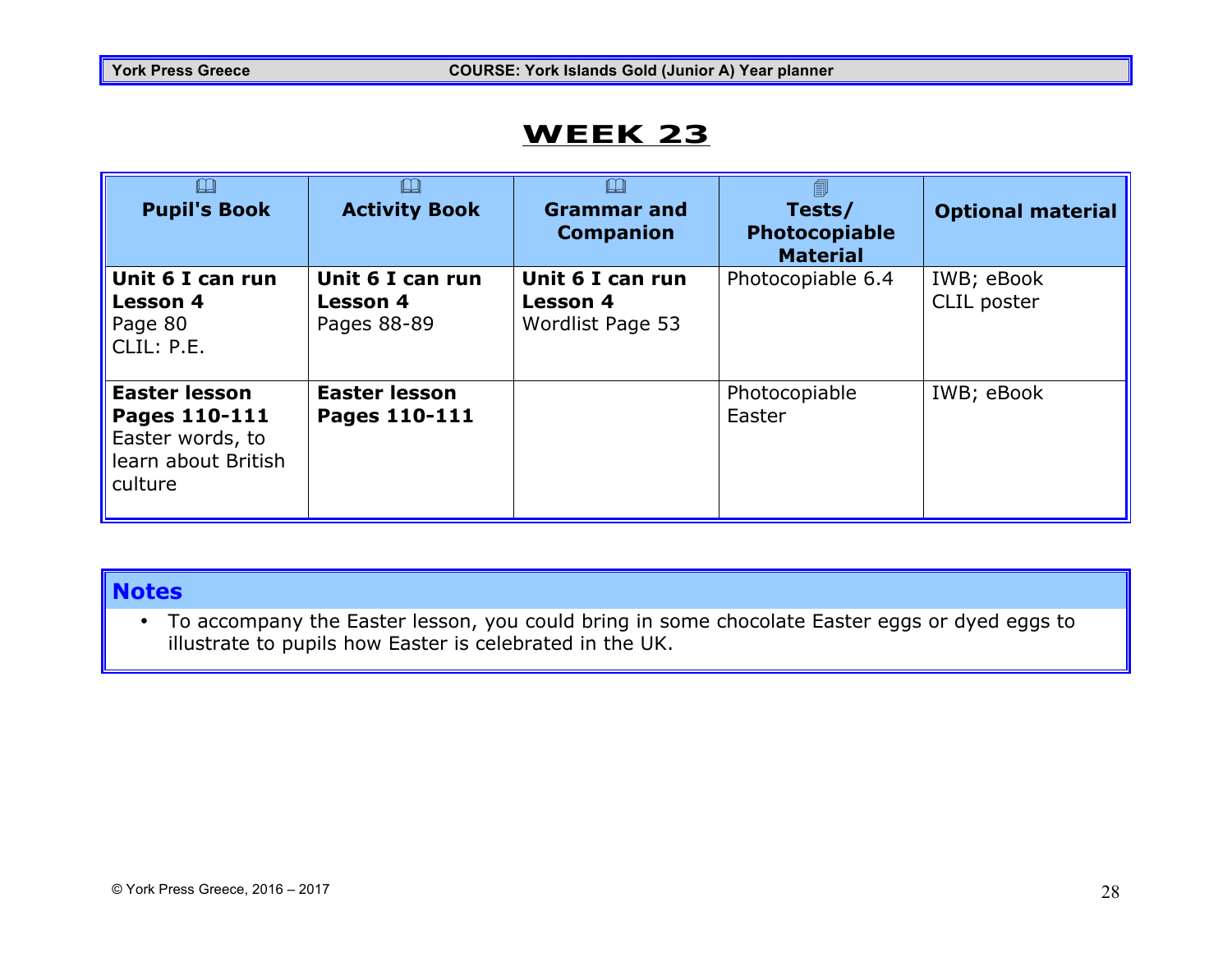| <b>Pupil's Book</b>                                                        | <b>Activity Book</b>                               | <b>Grammar and</b><br><b>Companion</b>                                        | –<br>Tests/<br>Photocopiable<br><b>Material</b> | <b>Optional material</b>                                  |
|----------------------------------------------------------------------------|----------------------------------------------------|-------------------------------------------------------------------------------|-------------------------------------------------|-----------------------------------------------------------|
| Unit 6 I can run<br><b>Lesson 5</b><br>Page 81<br>Culture: Faces in<br>art | Unit 6 I can run<br><b>Lesson 5</b><br>Pages 90-91 | Unit 6 I can run<br><b>Lesson 5</b><br>Wordlist Page 53<br>Vocabulary Page 55 | Photocopiable 6.5                               | IWB; eBook                                                |
| Unit 6 I can run<br><b>Lesson 6</b><br>Pages 82-83<br>Review               | Unit 6 I can run<br><b>Lesson 6</b><br>Pages 92-93 |                                                                               | Unit 6 Test<br>Term 2 Test, Units<br>$4 - 6$    | IWB; eBook<br>Grammar<br>reference:<br>Pupil's Book p.117 |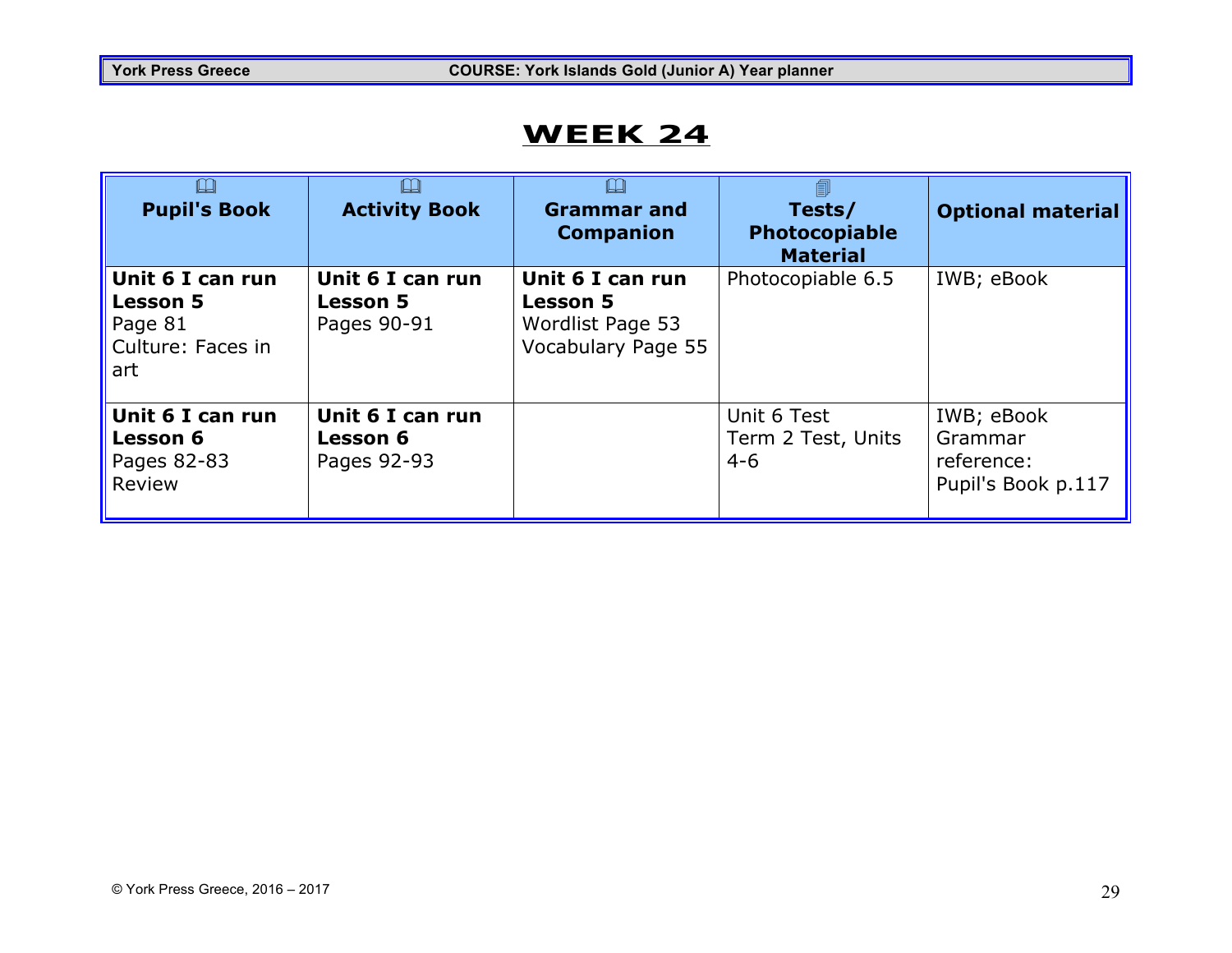| $\square$<br><b>Pupil's Book</b>                                                                                                                | Щ<br><b>Activity Book</b>                             | <b>Grammar</b> and<br><b>Companion</b>                                                                     | 匐<br>Tests/<br><b>Photocopiable</b><br><b>Material</b> | <b>Optional material</b>        |
|-------------------------------------------------------------------------------------------------------------------------------------------------|-------------------------------------------------------|------------------------------------------------------------------------------------------------------------|--------------------------------------------------------|---------------------------------|
| Unit 7 I like food!<br><b>Lesson 1</b><br>Pages 84-85<br>like, food and drink                                                                   | Unit 7 I like food!<br><b>Lesson 1</b><br>Pages 94-95 | Unit 7 I like food!<br><b>Lesson 1</b><br>Wordlist Page 60<br>Vocabulary Page 62<br>Grammar<br>Pages 64-65 | Photocopiable 7.1                                      | IWB; eBook<br>Flashcards (food) |
| Unit 7 I like food!<br><b>Lesson 2</b><br>Pages 86-87<br><b>Expressing likes</b><br>and dislikes,<br>Do you like ?,<br>Yes I do./No I<br>don't. | Unit 7 I like food!<br><b>Lesson 2</b><br>Pages 96-97 | Unit 7 I like food!<br><b>Lesson 2</b><br>Wordlist Page 60<br>Vocabulary Page 62<br>Grammar Page 65        | Photocopiable 7.2                                      | IWB; eBook<br>Flashcards (food) |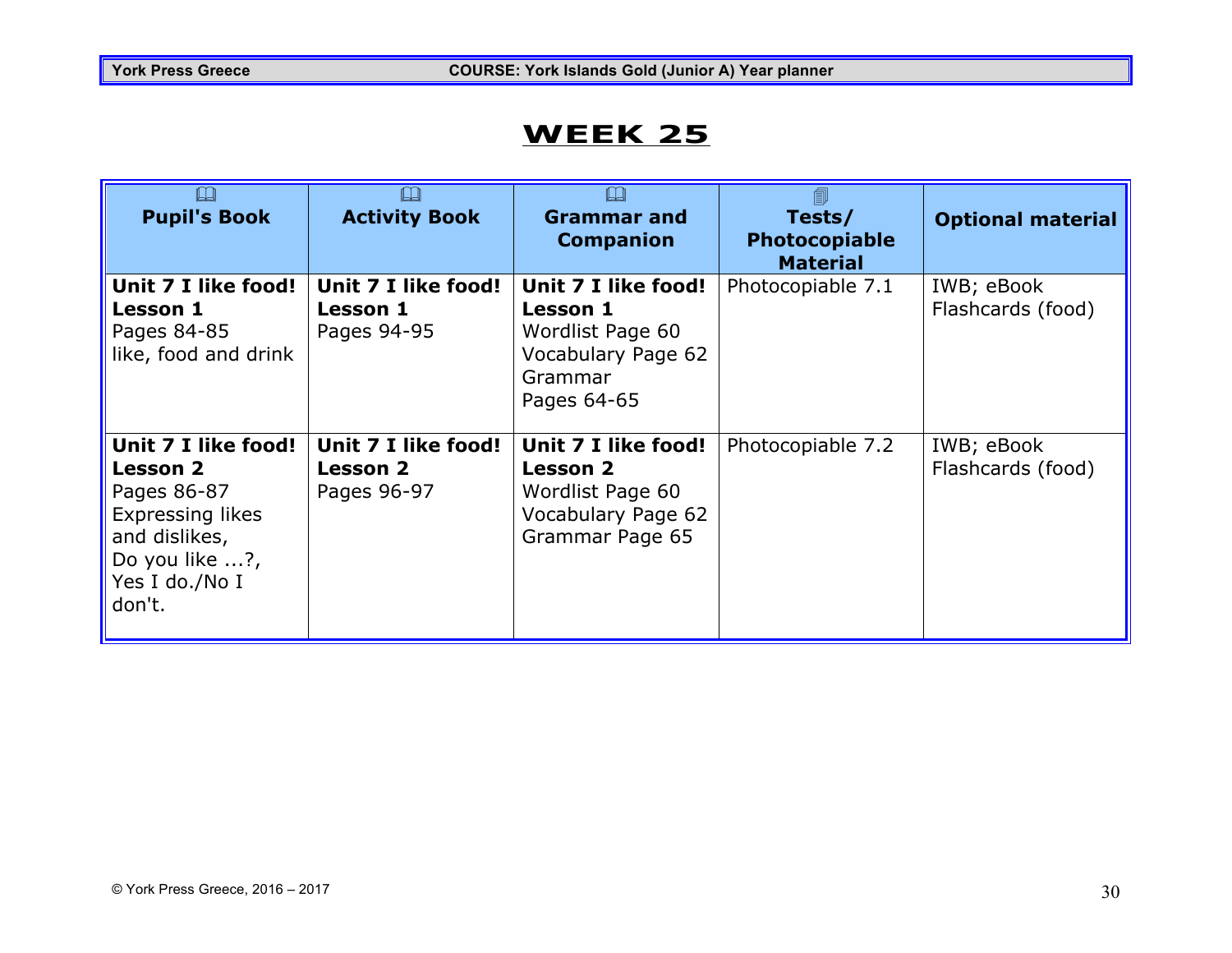| $\square$<br><b>Pupil's Book</b>                                                 | LЦ<br><b>Activity Book</b>                              | <b>Grammar and</b><br><b>Companion</b>                                               | 圎<br>Tests/<br><b>Photocopiable</b><br><b>Material</b> | <b>Optional material</b>                       |
|----------------------------------------------------------------------------------|---------------------------------------------------------|--------------------------------------------------------------------------------------|--------------------------------------------------------|------------------------------------------------|
| Unit 7 I like food!<br><b>Lesson 3</b><br>Pages 88-89<br>some, any               | Unit 7 I like food!<br><b>Lesson 3</b><br>Pages 98-99   | Unit 7 I like food!<br><b>Lesson 3</b><br>Wordlist Page 60<br>Grammar<br>Pages 66-67 | Photocopiable 7.3                                      | IWB; eBook                                     |
| Unit 7 I like food!<br><b>Lesson 4</b><br>Page 90<br><b>CLIL: Social Studies</b> | Unit 7 I like food!<br><b>Lesson 4</b><br>Pages 100-101 | Unit 7 I like food!<br><b>Lesson 4</b><br>Wordlist Page 61<br>Vocabulary Page 63     | Photocopiable 7.4                                      | IWB; eBook<br>CLIL poster<br>Flashcards (food) |

#### **Notes**

To practise food vocabulary after Unit 7, Lesson 3, you could ask learners to draw a fridge filled with food and ask to them to describe to a partner what is in it, using *There is/are some …* and *There isn't/aren't any …*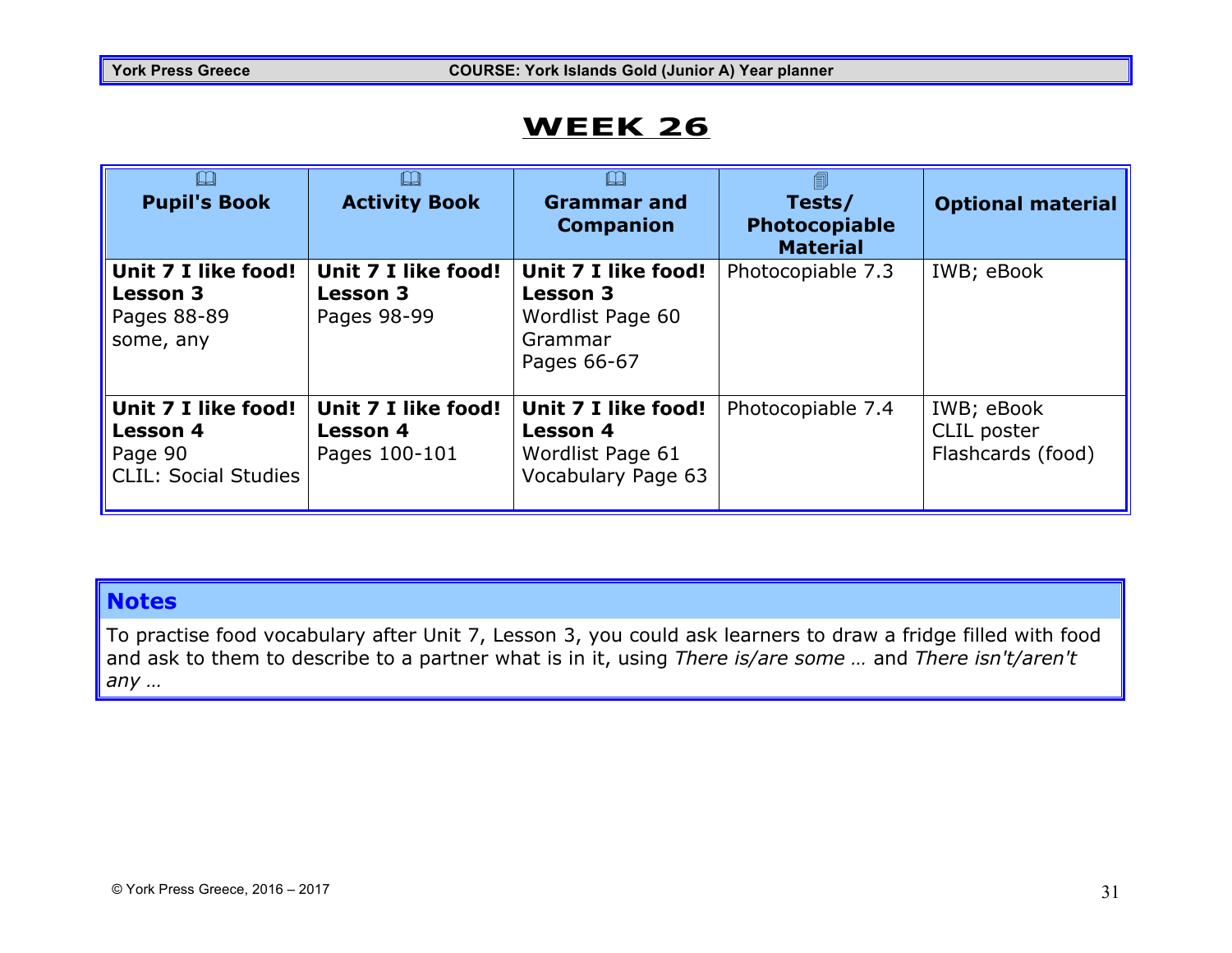| $\Box$<br><b>Pupil's Book</b>                                                          | LЦ<br><b>Activity Book</b>                              | <b>Grammar and</b><br><b>Companion</b>                                           | 匐<br>Tests/<br>Photocopiable<br><b>Material</b> | <b>Optional material</b>                                                       |
|----------------------------------------------------------------------------------------|---------------------------------------------------------|----------------------------------------------------------------------------------|-------------------------------------------------|--------------------------------------------------------------------------------|
| Unit 7 I like food!<br><b>Lesson 5</b><br>Page 91<br>Culture: Packed<br><b>lunches</b> | Unit 7 I like food!<br><b>Lesson 5</b><br>Pages 102-103 | Unit 7 I like food!<br><b>Lesson 5</b><br>Wordlist Page 61<br>Vocabulary Page 63 | Photocopiable 7.5                               | IWB; eBook                                                                     |
| Unit 7 I like food!<br><b>Lesson 6</b><br>Pages 92-93<br>Review                        | Unit 7 I like food!<br><b>Lesson 6</b><br>Pages 104-105 |                                                                                  | Unit 7 Test                                     | IWB; eBook<br>Flashcards (food)<br>Grammar<br>reference:<br>Pupil's Book p.118 |

#### **Notes**

• You could use Unit 7, Lesson 5 as an opportunity for pupils to draw a picture or describe their own packed lunches (if they ever have them) as a way of practising the target vocabulary.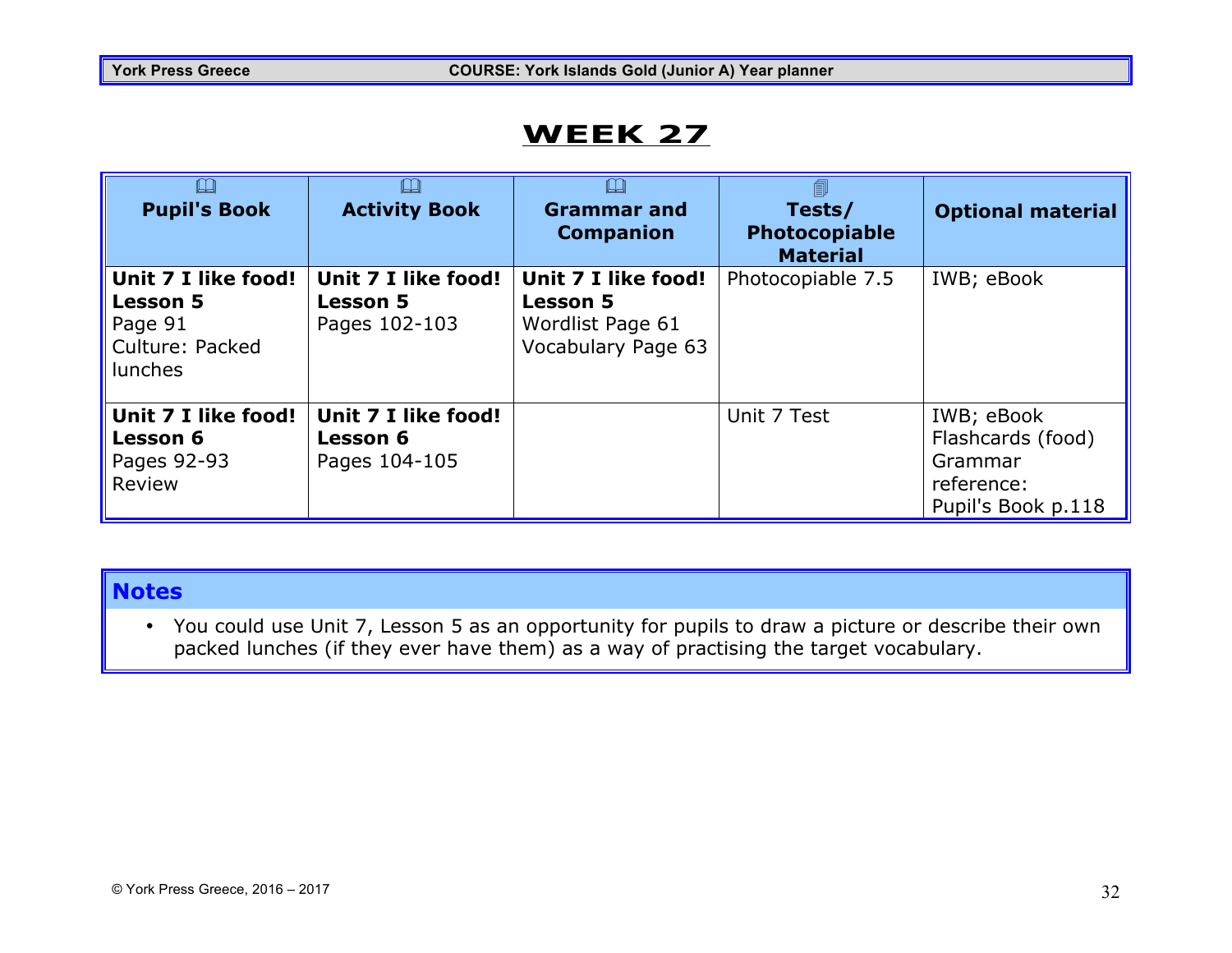| $\Box$<br><b>Pupil's Book</b>                                                              | <b>Activity Book</b>                                   | <b>Grammar and</b><br><b>Companion</b>                                                             | 匐<br>Tests/<br><b>Photocopiable</b><br><b>Material</b> | <b>Optional material</b>                                       |
|--------------------------------------------------------------------------------------------|--------------------------------------------------------|----------------------------------------------------------------------------------------------------|--------------------------------------------------------|----------------------------------------------------------------|
| Unit 8 Let's play!<br><b>Lesson 1</b><br>Pages 94-95<br>Activities at the<br>park          | Unit 8 Let's play!<br><b>Lesson 1</b><br>Pages 106-107 | Unit 8 Let's play!<br><b>Lesson 1</b><br>Wordlist Page 68<br>Vocabulary Page 70<br>Grammar Page 72 | Photocopiable 8.1                                      | IWB; eBook<br><b>Flashcards</b><br>(activities at the<br>park) |
| Unit 8 Let's play!<br><b>Lesson 2</b><br>Pages 96-97<br>Clothes, the<br>present continuous | Unit 8 Let's play!<br><b>Lesson 2</b><br>Pages 108-109 | Unit 8 Let's play!<br><b>Lesson 2</b><br>Wordlist Page 68<br>Vocabulary Page 71<br>Grammar Page 74 | Photocopiable 8.2                                      | IWB; eBook<br><b>Flashcards</b><br>(activities at the<br>park) |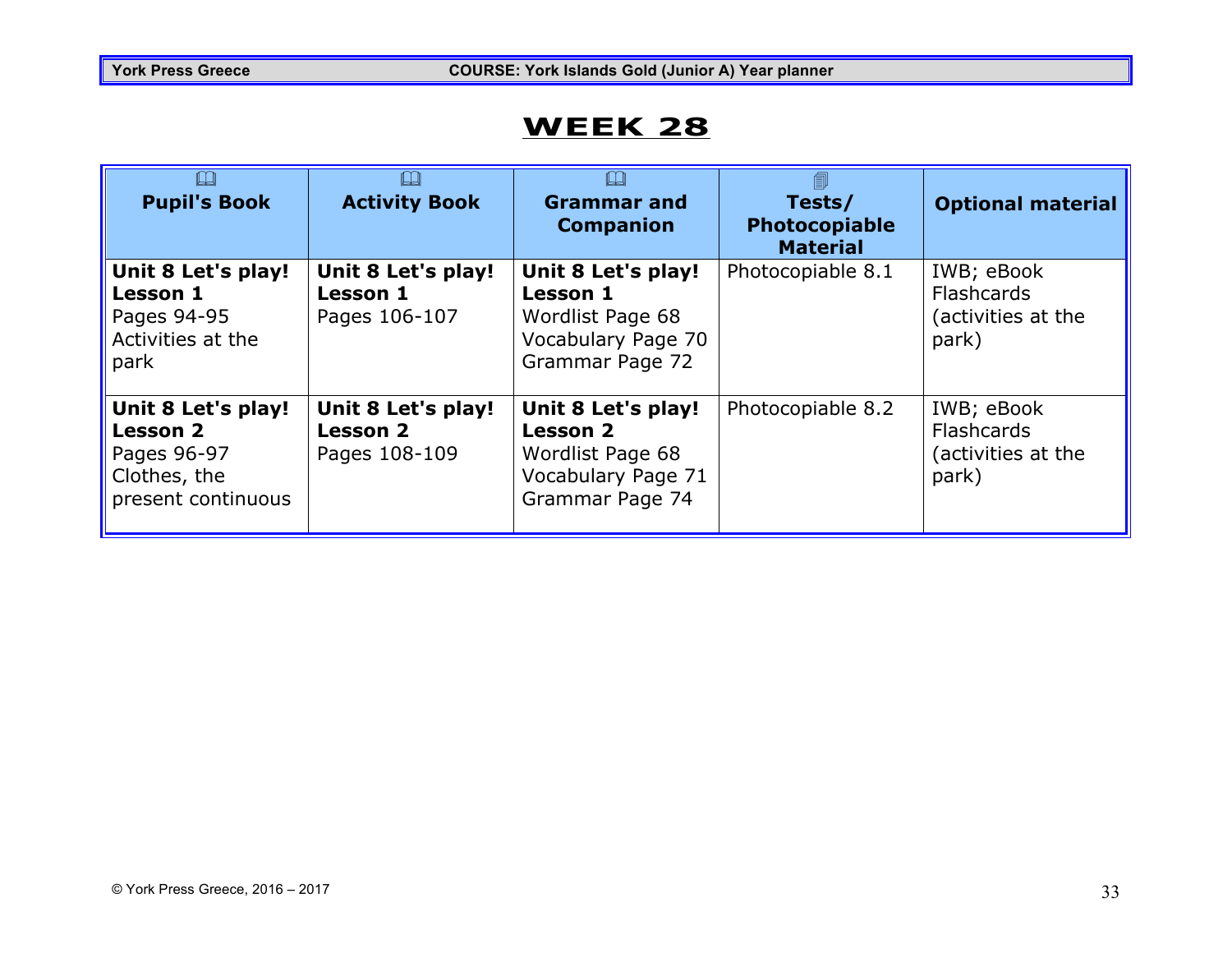| $\Box$<br><b>Pupil's Book</b>                                                     | IJ<br><b>Activity Book</b>                             | <b>Grammar and</b><br><b>Companion</b>                                                             | 匐<br>Tests/<br>Photocopiable<br><b>Material</b> | <b>Optional material</b>              |
|-----------------------------------------------------------------------------------|--------------------------------------------------------|----------------------------------------------------------------------------------------------------|-------------------------------------------------|---------------------------------------|
| Unit 8 Let's play!<br><b>Lesson 3</b><br>Pages 98-99<br>Hobbies and<br>activities | Unit 8 Let's play!<br><b>Lesson 3</b><br>Pages 110-111 | Unit 8 Let's play!<br><b>Lesson 3</b><br>Wordlist Page 69<br>Vocabulary Page 71<br>Grammar Page 73 | Photocopiable 8.3                               | IWB; eBook<br>Flashcards<br>(actions) |
| Unit 8 Let's play!<br><b>Lesson 4</b><br>Page 100<br>CLIL: Science                | Unit 8 Let's play!<br><b>Lesson 4</b><br>Pages 112-113 | Unit 8 Let's play!<br><b>Lesson 4</b><br>Wordlist Page 69                                          | Photocopiable 8.4                               | IWB; eBook<br>CLIL poster             |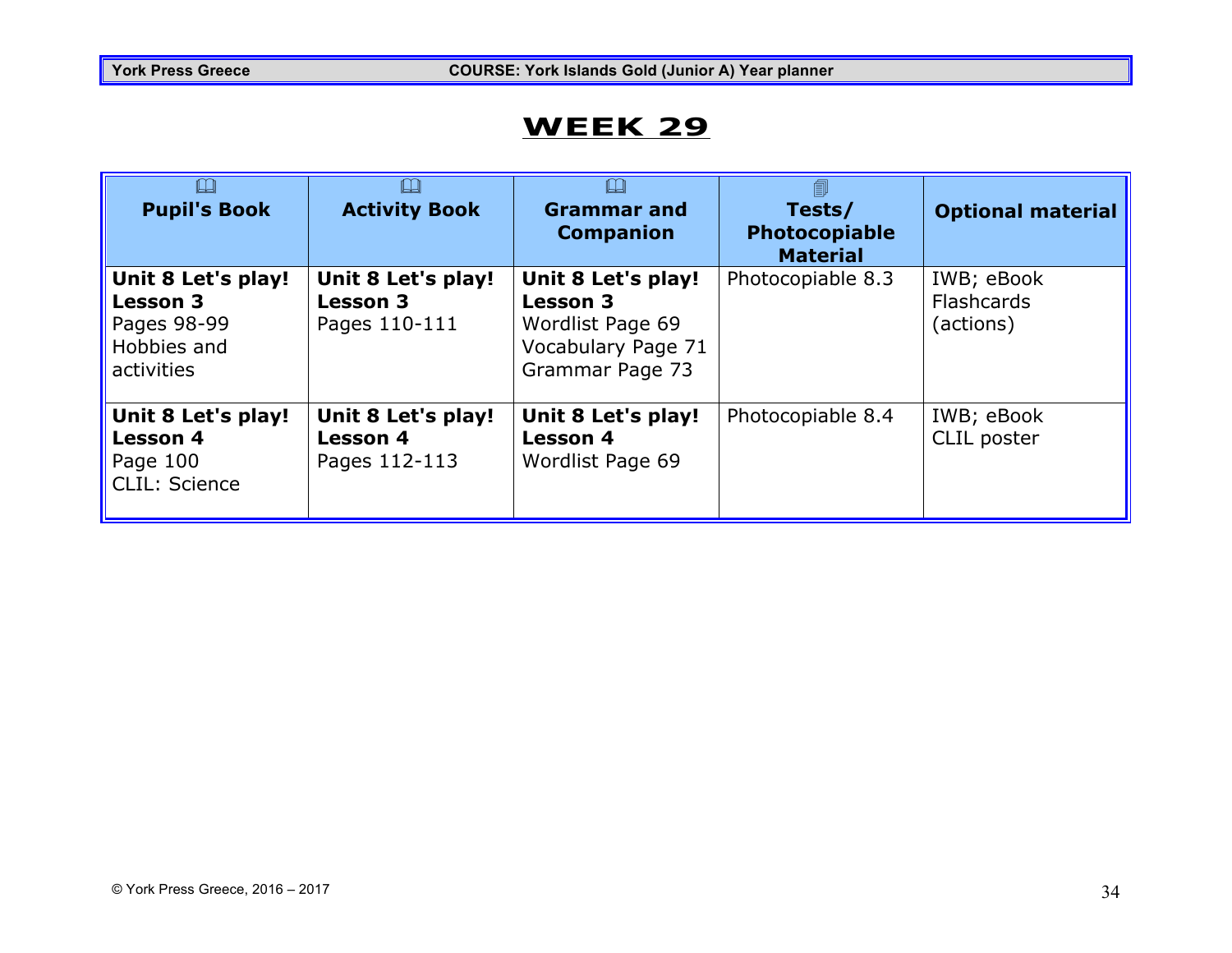| $\Box$<br><b>Pupil's Book</b>                                                 | $\Box$<br><b>Activity Book</b>                         | <b>Grammar and</b><br><b>Companion</b>                                       | 圎<br>Tests/<br>Photocopiable<br><b>Material</b> | <b>Optional material</b>                                                                                                  |
|-------------------------------------------------------------------------------|--------------------------------------------------------|------------------------------------------------------------------------------|-------------------------------------------------|---------------------------------------------------------------------------------------------------------------------------|
| Unit 8 Let's play!<br><b>Lesson 5</b><br>Page 101<br>Culture: World<br>sports | Unit 8 Let's play!<br><b>Lesson 5</b><br>Pages 114-115 | Unit 8 Let's play!<br><b>Lesson 5</b><br>Wordlist Page 69<br>Grammar Page 75 | Photocopiable 8.5                               | IWB; eBook                                                                                                                |
| Unit 8 Let's play!<br><b>Lesson 6</b><br>Pages 102-103<br>Review              | Unit 8 Let's play!<br><b>Lesson 6</b><br>Pages 116-117 |                                                                              | Unit 8 Test<br>Term 3 Test, Units<br>$7 - 8$    | IWB; eBook<br><b>Flashcards</b><br>(vocabulary from all<br>units of the book)<br>Grammar reference:<br>Pupil's Book p.119 |

#### **Notes**

• You could use Unit 8, Lesson 5 as an opportunity for students to draw a picture or make a collage of pictures of their favourite sports star or team as a way of practising the target vocabulary.